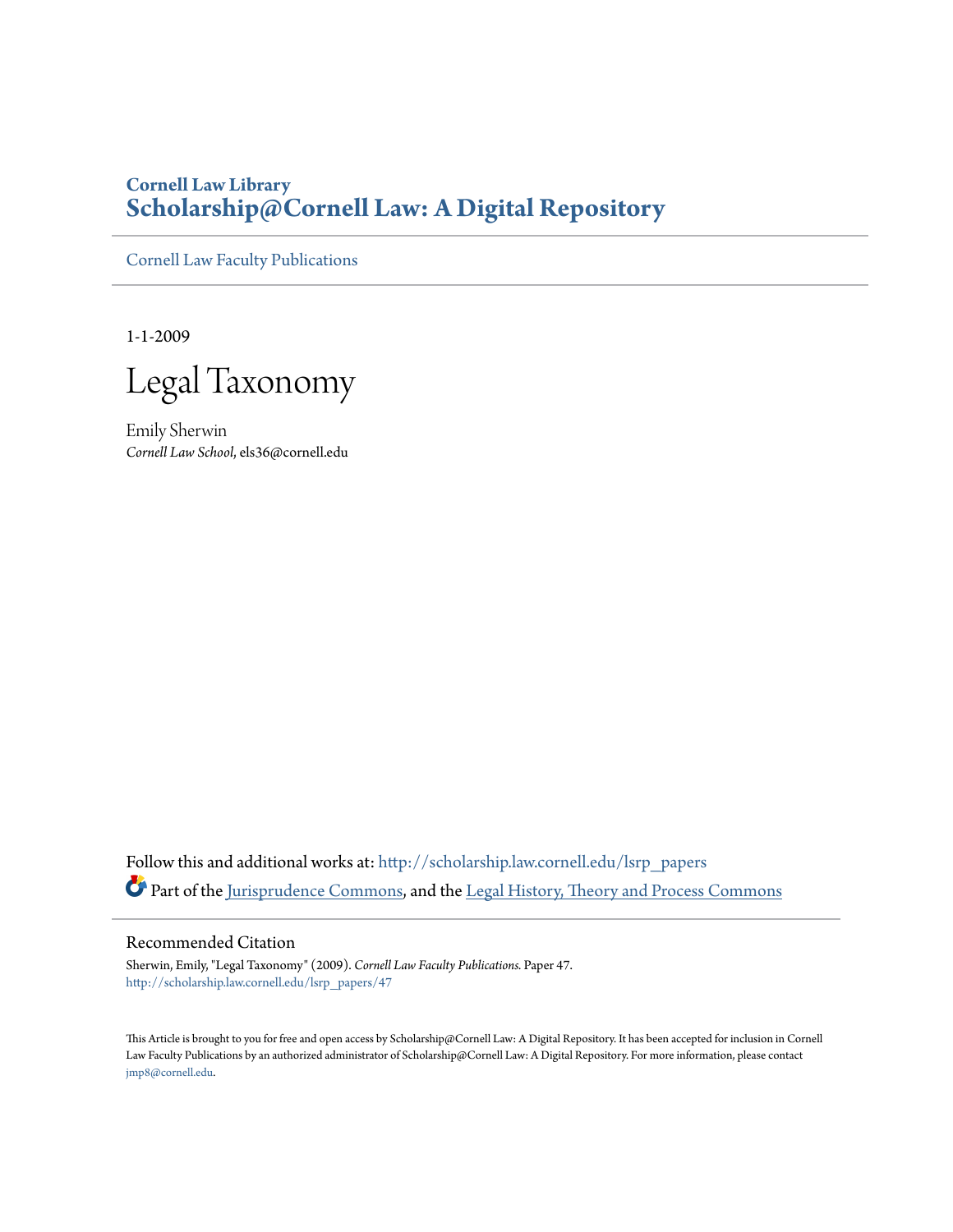# **LEGAL TAXONOMY**

Emily Sherwin Cornell Law School

This essay examines the ambition to taxonomize law and the different methods a legal taxonomer might employ. Three possibilities emerge. The first is a *formal* taxonomy that classifies legal materials according to rules of order and clarity. Formal taxonomy is primarily conventional and has no normative implications for judicial decision-making. The second possibility is a *function-based* taxonomy that classifies laws according to their social functions. Function-based taxonomy can influence legal decision-making indirectly, as a gatekeeping mechanism, but it does not provide decisional standards for courts. Its objective is to assist in analysis and criticism of law by providing an overview of the body of legal doctrine. The third possibility is a *reason-based* taxonomy that classifies legal rules and decisions according to the moral principles or "legal principles" thought to justify them. Reason-based taxonomy of this type offers courts a set of high-level decisional rules drawn from legal data. Its objective is to guide courts in deciding new cases and evaluating precedents. A predominantly formal taxonomy facilitates legal analysis and communication. A functional taxonomy can assist those who make and apply law by providing a purposive overview of the field. Reason-based taxonomy may be useful to lawmakers but is unhelpful when offered as a guide to adjudication of disputes.

# **I. INTRODUCTION**

In recent years, a number of scholars in the United Kingdom and elsewhere have turned their attention *legal taxonomy*, debating how best to organize and classify the common law.<sup>1</sup> To some extent, taxonomy inevitably plays a role in legal analysis: to think intelligently about law, one must sort legal

1. *See, e.g.*,1PETER BIRKS, ENGLISH PRIVATE LAW xxxv–xliii (2000); THE CLASSIFICATION OF OBLIGATIONS (Peter Birks, ed. 1997); Hanoch Dagan, Legal Realism and the Taxonomy of Private Law, in STRUCTURE AND JUSTIFICATION IN PRIVATE LAW: ESSAYS FOR PETER BIRKS 103; Daniel Friedmann: The Creation of Entitlements through the Law of Restitution, *in* STRUCTURE AND JUSTIFICATION IN PRIVATE LAW: ESSAYS FOR PETER BIRKS 185 (Charles Rickett & Ross Grantham eds., 2008); Steve Hedley, The Shock of the Old: Interpretivism in Obligations, in *in* STRUCTURE AND JUSTIFICATION IN PRIVATE LAW: ESSAYS FOR PETER BIRKS 205 (Charles Rickett & Ross Grantham eds., 2008); Mitchell McInnes, Taxonomic Lessons for the Supreme Court of Canada, *in* STRUCTURE AND JUSTIFICATION IN PRIVATE LAW: ESSAYS FOR PETER BIRKS 77 (Charles Rickett & Ross Grantham eds., 2008); Richard Sutton, Restitution and the Discourse of System, *in* STRUCTURE AND JUSTIFICATION IN PRIVATE LAW: ESSAYS FOR PETER BIRKS 127 (Charles Rickett & Ross Grantham eds., 2008); Stephen Waddams, Contract and Unjust Enrichment: Competing Categories, or Complementary Concepts, *in* STRUCTURE AND JUSTIFICATION IN PRIVATE LAW: ESSAYS FOR PETER BIRKS 167 (Charles Rickett & Ross Grantham eds., 2008). *See also* STEPHEN WADDAMS, DIMENSIONS OF PRIVATE LAW: CATEGORIES AND CONCEPTS IN ANGLO-AMERICAN LEGAL REASONING 1–22, 222–233

**CAMBRIDGE JOURNALS** 

[http://journals.cambridge.org](http://www.journals.cambridge.org) Downloaded: 07 Jan 2010 IP address: 132.236.108.1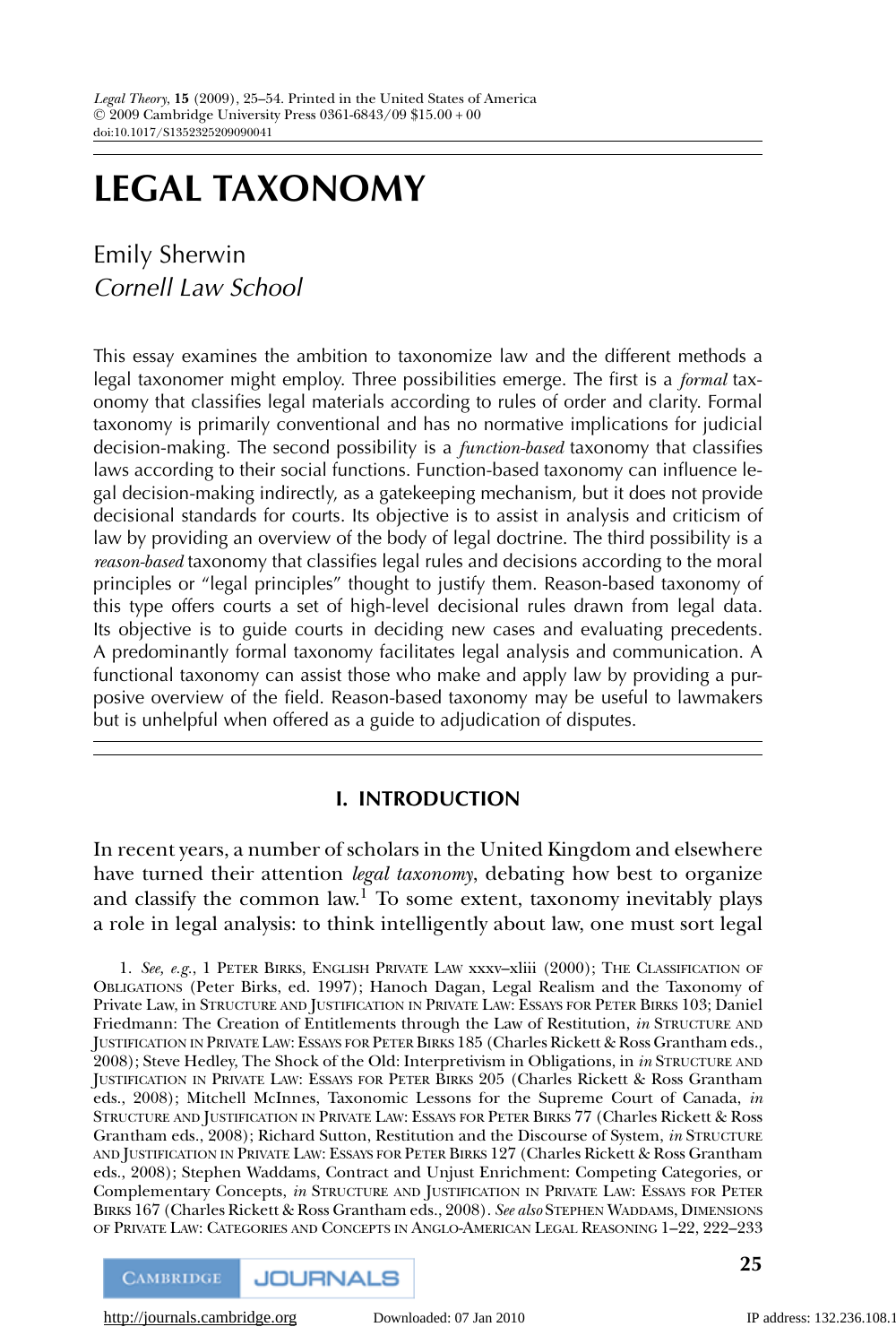rules and decisions into categories and generalize about fields of law. For English taxonomers, however, classification of the common law is not simply an incidental task but an independent theoretical project, important in its own right.

The U.K. debate over legal taxonomy grew out of a wave of scholarship on the subjects of restitution and unjust enrichment.<sup>2</sup> A significant portion of this work focused not on the content of particular legal rules but on how the law of restitution should be organized and what place it occupies within the larger picture of private law. Is restitution a category of substantive law, on a par with tort or contract, or is it a set of remedies? Does unjust enrichment as a ground for relief cut across the fields of private law, or is it confined to cases in which tort and contract law do not support a claim? This line of inquiry led in turn to broader efforts to categorize the whole of private law.<sup>3</sup>

Perhaps the best known legal taxonomer is Oxford's late Regius Professor Peter Birks. Birks's master project is a "map" of the common law based on the Institutes of Justinian. Birks's classification begins at the highest level of generality with a division between public and private law. Birks then divides private law into the law of persons, the law of rights, and the law of actions; and further divides rights into property rights and obligations between parties. Next, he sorts obligations according to the different "causative events" that give rise to them and alternatively according to the different remedial outcomes associated with obligations, such as compensatory damages or restitution of gains.4

(2003) (discussing legal taxonomy and concluding that law is too complex and interrelated to accommodate logical classification). In an earlier essay, I offered tentative views on the subject of legal taxonomy, which I have since revised in substantial ways. *See* Emily Sherwin, *Legal Positivism and the Taxonomy of Private Law*, *in* STRUCTURE AND JUSTIFICATION IN PRIVATE LAW: ESSAYS FOR PETER BIRKS 103 (Charles Rickett & Ross Grantham eds., 2008).

2. *See, e.g.*, PETER BIRKS, UNJUST ENRICHMENT (2003); PETER BIRKS, THE FOUNDATIONS OF UNJUST ENRICHMENT: SIX CENTENNIAL LECTURES (2002) PETER BIRKS, INTRODUCTION TO THE LAW OF RESTITUTION 28–48 (1985); Peter Birks, *Unjust Enrichment and Wrongful Enrichment*, 79 TEX. L. REV. 1767, 1778–1779 (2001); JACK BEATSON, THE USE AND ABUSE OF UNJUST ENRICHMENT: ESSAYS ON THE LAW OF RESTITUTION (1991); ANDREW BURROWS, THE LAW OF RESTITUTION (2d ed. 2002); HANOCH DAGAN,ASTUDY OF PRIVATE LAW AND PUBLIC VALUES (1997); HANOCH DAGAN, THE LAW AND ETHICS OF RESTITUTION (2004); PHILIP DAVENPORT & CHRISTINA HARRIS, UNJUST ENRICHMENT (1997); LORD GOFF OF CHIEVELEY & GARETH JONES, THE LAW OF RESTITUTION 12 (6th ed. 2002); STEVEN HEADLEY, RESTITUTION: ITS DIVISION AND ORDERING (2001); PETER JAFFEY, THE NATURE AND SCOPE OF RESTITUTION: VITIATED TRANSFERS, IMPUTED CONTRACTS AND DISGORGEMENT (2000); GRAHAM VIRGO, THE PRINCIPLES OF THE LAW OF RESTITUTION (1999); ESSAYS ON THE LAW OF RESTITUTION (Andrew Burrows ed., 1991); Robert Goff, The Search for Principle, in THE SEARCH FOR PRINCIPLE 313, 324 (William Swadling & Gareth Jones eds., 1999); UNDERSTANDING UNJUST ENRICHMENT (Jason W. Neyers, Mitchell McInnes, & Stephen G.A. Pitel eds., 2004); RESTITUTION (Lionel Smith ed., 2000).

3. *See, e.g.*, BIRKS, ENGLISH PRIVATE LAW, *supra* note 1, at xxxv–xliii.

4. Birks's taxonomic scheme is set forth succinctly in *id.* For additional statements, *see, e.g.*, BIRKS, UNJUST ENRICHMENT, *supra* note 2, at 19–35; Peter Birks, *Definition and Division, A Meditation on* Institutes *3.13*, *in* THE CLASSIFICATION OF OBLIGATIONS 1, 35 (Peter Birks, ed. 1997); Birks, *Unjust Enrichment and Wrongful Enrichment*, *supra* note 2, at 1778–1779; Peter Birks, *Equity in the Modern Law*, 26 W. AUSTL. L. REV. 1, 8 (1996). For an early version, *see* BIRKS, INTRODUCTION TO THE LAW OF RESTITUTION, *supra* note 2, at 28–48.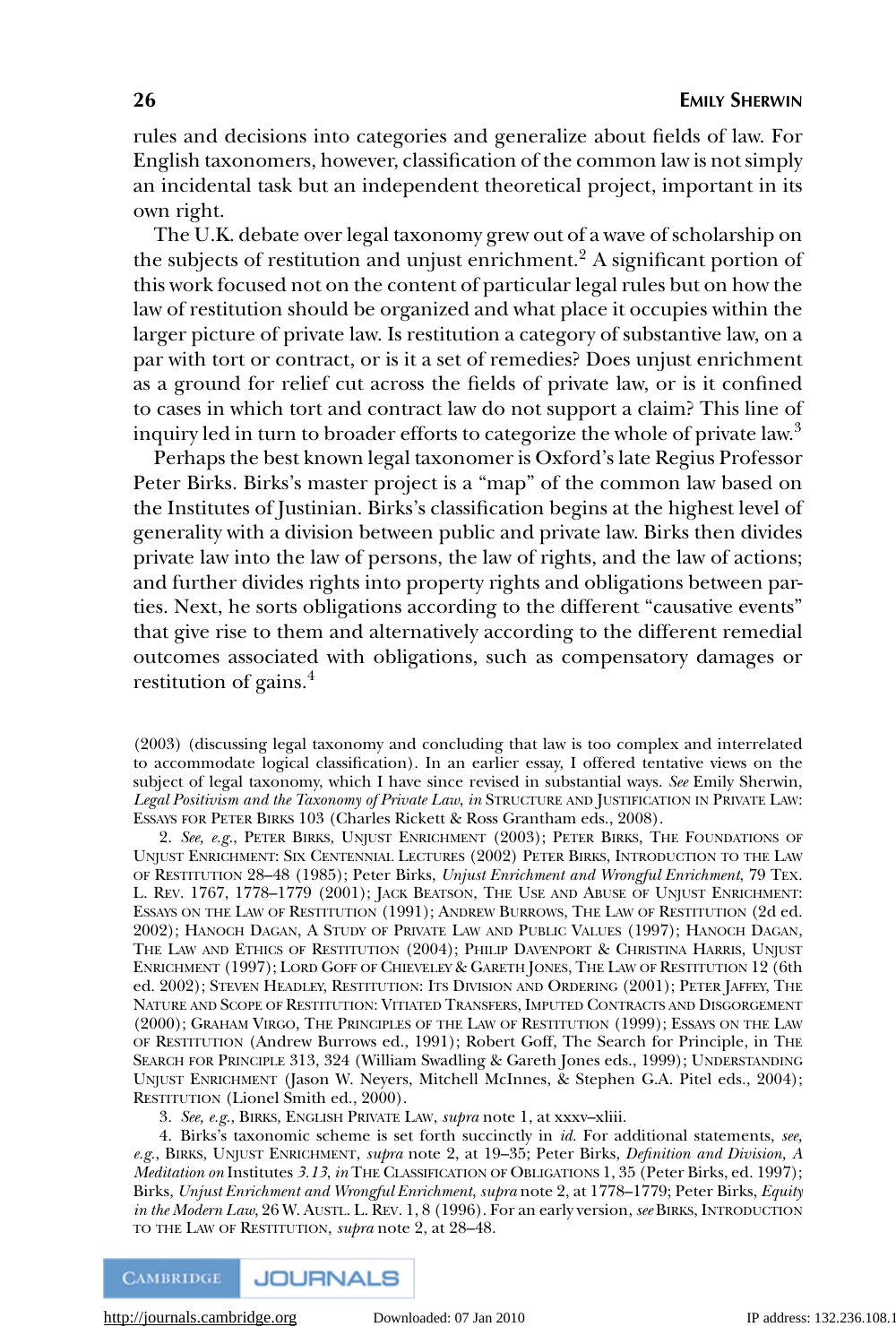For Birks, this framework yielded various taxonomic insights. For example, Birks argues that it is a mistake to speak of "tort, contract, and restitution" as the pillars of law. Tort and contract are "causative events" for rights, while restitution is an outcome common to various rights; therefore the classification "tort, contract, and restitution" is "bent."<sup>5</sup> Accordingly, Birks insists that the correct series of causative events must be "tort, contract, unjust enrichment, and other events," with "restitution, compensation, punishment, and other goals" cutting across them as the outcomes of legal claims. $6$  Birks also takes the view that the categories of law must not overlap. For example, "unjust enrichment" cannot include enrichment attributable to "wrongs," because unjust enrichment and wrongs are discrete categories of causative events.7

Birks's project sparked a variety of criticisms, not only by those who disagreed with the particulars of his scheme but also by those who rejected his overall approach to classification of law. Birks's critics view his taxonomy as formalistic and pointless because it lacks normative content. Some of these critics argue that legal classification must be attuned to the social and economic background in which laws operate.<sup>8</sup> Others propose that legal classification should track the justifications for legal rules.9

American scholars have shown little interest in comprehensive taxonomy of law in the manner of Birks.<sup>10</sup> Lawyers, judges, and legal scholars constantly engage in taxonomy, sorting the law into classes as they discuss and apply it. Treatises, textbooks, and Restatements often posit or assume fairly systematic taxonomies within fields of law. Large-scale doctrinal essays may also be consciously styled as contributions to the taxonomy of law; some

5. Birks, *Definition and Division*, *supra* note 4, at 21.

6. *See, e.g.*, BIRKS, ENGLISH PRIVATE LAW, *supra* note 1, at xli–xlii; BIRKS, UNJUST ENRICHMENT, *supra* note 2, at 20–21; Birks, *Definition and Division*, *supra* note 4, at 19–21; Birks, *Unjust Enrichment and Wrongful Enrichment*, *supra* note 2, at 1771–1772, 1777–1779.

7. "The test of the validity of a taxonomy is precisely the question of whether any item within its purview can appear in more than one category pitched at the same level of generality. . . . It is no more possible for the selected causal event to be both an unjust enrichment and a tort than it is for an animal to be both an insect and a mammal." Birks, *Unjust Enrichment and Wrongful Enrichment*, *supra* note 2, at 1780–1781. *See also* Nicholas J. McBride, *The Classification of Obligations and Legal Education*, *in* THE CLASSIFICATION OF OBLIGATIONS 71 (Peter Birks, ed. 1997), (adopting a similar approach to legal taxonomy).

8. *See, e.g.*, David Campbell, *Classification and the Crisis of the Common Law*, 26 J.L. SOC'Y 369 (1999) (criticizing "abstract doctrinal" attempts to classify law as indifferent to social and economic reality); Geoffrey Samuel, *English Private Law: Old and New Thinking in the Taxonomical Debate*, 24 OXFORD J. LEGAL STUD. 335 (2004) (proposing a classification scheme based on different forms of social relations in modern life). *See also* Hanoch Dagan, *Legal Realism and the Taxonomy of Law*, *in* STRUCTURE AND JUSTIFICATION: ESSAYS FOR PETER BIRKS 147 (Charles Rickett & Ross Grantham eds., 2008) (writing on the question of taxonomy from a perspective inspired by American Legal Realism).

9. *See, e.g.*, Peter Jaffey, *Classification and Unjust Enrichment*, 67 MOD. L. REV. 1012 (2004) (arguing that unjust enrichment fails as a "justificatory" category of law).

10. One exception is the undergraduate legal text book initially compiled by Robert Summers: ROBERT S. SUMMERS, KEVIN M. CLERMONT, ROBERT A HILLMAN, SHERI LYNN JOHNSON, JOHN J. BARCELO, III, & DORIS MAE PROVINE, LAW: ITS NATURE, FUNCTIONS, AND LIMITS ix–xi (3d ed. 1986).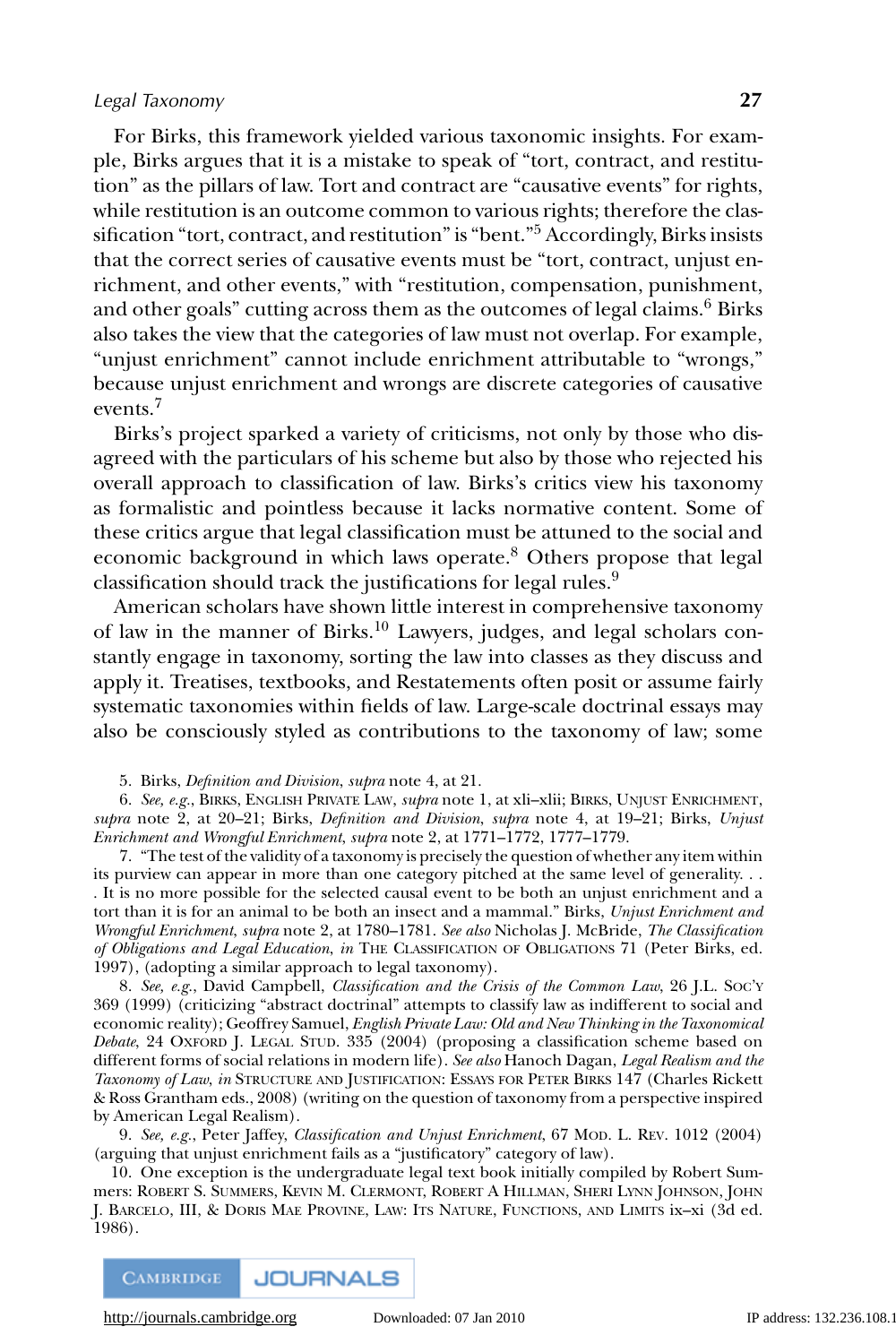well-known examples are Warren and Brandeis's article identifying interference with privacy as a type of tort and Fuller and Purdue's article classifying the interests that may be harmed by a breach of contract.<sup>11</sup> Nevertheless, the debate surrounding Birks's taxonomic work has gone largely unnoticed in the United States, perhaps because legal taxonomy appears to have little practical consequence.

In this essay, I examine several different approaches to legal taxonomy. The principal contending methods of legal classification are formal classification of legal doctrine based on logical relations among legal rules; function-based classification based on the social roles of legal rules, and reason-based classification based on common rationales underlying legal rules and decisions. These different possible approaches to classification serve different purposes and range widely in their ambitions to guide and constrain judicial decision-making.

I begin with a brief taxonomy of legal taxonomy, in which I pose three questions about the enterprise of classifying law. First, what is the subject matter to be classified? Second, what are the criteria for classification? Third, what are the purposes of legal classification? I address these questions in the order just presented, although the classifier's purpose often limits or determines both the choice of subject matter and the criteria for classification. To illustrate the different approaches I identify, I return briefly in the final section to the problem of unjust enrichment, which has occupied such a central role in English legal taxonomy.

# **II. A TAXONOMY OF LEGAL TAXONOMY**

#### A. Raw Material for Classification

The subject matter of legal taxonomy may seem obvious: the taxonomer is sorting and classifying *rules of law*. For this purpose, however, rules of law can be understood in a variety of ways. At least three possibilities come to mind, and these may not be exhaustive.

#### 1. *Posited Rules*

First, the law to be classified might be the set of legal rules posited by authoritative sources.12 For this purpose, I assume that positing a rule is an

11. Samuel D. Warren & Louis D. Brandeis, *The Right to Privacy*,4HARV. L. REV. 193 (1890); L.L. Fuller & William R. Perdue, Jr., *The Reliance Interest and Contract Damages* (pts. 1 & 2), 46 YALE L.J. 52, 373 (1936-1937).

12. By rules, I mean prescriptions that are general, in that they apply to classes of cases; determinate, in that they are readily and consistently understood by their intended audience; and authoritative, in that they are intended to dictate the outcome of all cases that fall within their terms. For discussion of the nature, function, and problems of "serious" rules, *see* LARRY ALEXANDER & EMILY SHERWIN, THE RULES OF RULES: MORALITY, RULES, AND THE DILEMMAS OF LAW 53–95 (2001); JOSEPH RAZ, THE MORALITY OF FREEDOM 57–62 (1986); JOSEPH RAZ, THE AUTHORITY OF LAW 16–19, 22–23, 30–33 (1979); FREDERICK SCHAUER, PLAYING BY THE RULES: A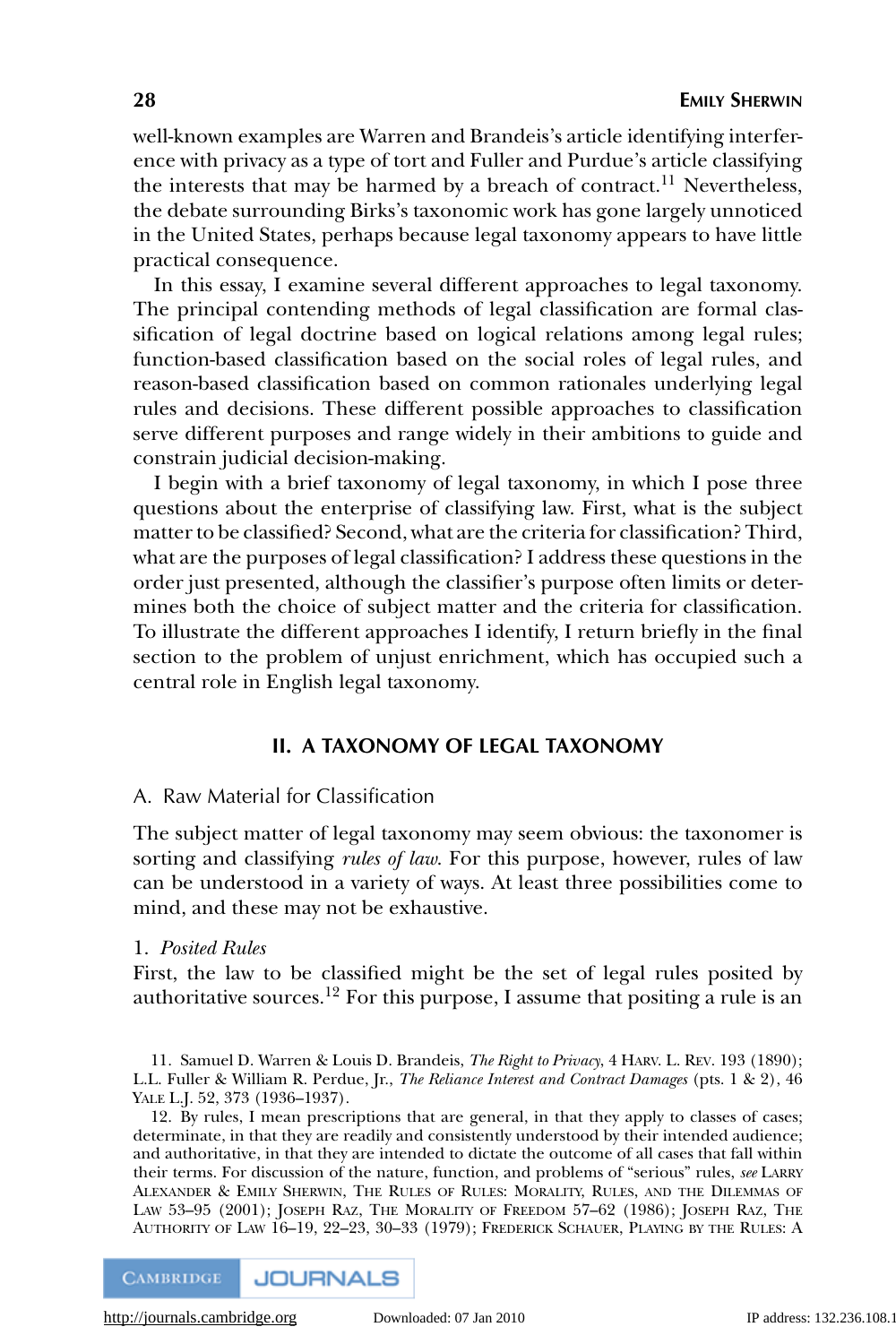intentional act. It follows that a posited rule exists if and only if the rulemaking authority intended to formulate a general prescription for action or decision, and that the meaning of a posited rule is the meaning intended by author of the rule. $^{13}$ 

In a legal system that accepts the doctrine of precedent, courts as well as legislatures have authority to posit legal rules. Legislative rules are normally posited explicitly, while court-made rules may be explicit or implicit in judicial opinions. If an opinion indicates that the court viewed its decision as representative of a general prescription, applicable both to the case before the court and to other cases within the terms of the prescription, the court has implicitly posited the prescription as a rule.<sup>14</sup> Suppose, however, that the court did not intend to recognize a general prescription, but later courts read its decision as representing a general prescription and accept that prescription as a rule for cases that fall within its terms. The prescription is now an authoritative posited rule, but the positing authority is not the original court but the later courts that adopted the rule.

All posited rules are generalizations, but the degree of their generality may vary widely.<sup>15</sup> At one end of the continuum, a fairly narrow description of the facts and outcome of a case counts as a posited rule if it is general enough to cover at least some other disputes. At the other, fairly broad statements offered by precedent courts may count as posited rules if the precedent court intended them to serve as decisional standards for future cases that fall within their descriptive terms. At some point, however, a very general prescription is likely to lapse into indeterminacy, particularly if it incorporates controversial moral standards.16 If the prescription is too vague or controversial to be consistently understood and applied, it can no longer operate as a posited rule but only as a background justification for more concrete rules posited by others.

PHILOSOPHICAL EXAMINATION OF RULE-BASED DECISION-MAKING IN LIFE AND LAW 42–52, 77–134 (1991).

13. The assumption that the meaning of a rule is the meaning intended by its author is likely to be controversial, particularly when rules are posited by multimember bodies such as courts or legislatures. This assumption is defended in Alexander & Sherwin, *supra* note 12, at 96–122.

14. *See* LARRY ALEXANDER & EMILY SHERWIN, DEMYSTIFYING LEGAL REASONING 54–55 (2008). On canonicity as a characteristic of rules, *see* SCHAUER, *supra* note 12, at 68–72; Frederick Schauer, *Prescriptions in Three Dimensions*, 82 IOWA L. REV. 911, 916–918 (1997).

15. On generality as a characteristic of rules,*see* Schauer,*supra* note 12,at 17–37. A distinction is often drawn between rules and "standards," which are not sufficiently determinate to dictate results without reference to controversial moral or evaluative propositions. *See, e.g.*, ALEXANDER & SHERWIN, RULES OF RULES, *supra* note 12, at 29–30; CASS R. SUNSTEIN, LEGAL REASONING AND POLITICAL CONFLICT 27–28 (1996); Louis Kaplow, *Rules versus Standards: An Economic Analysis*, 42 DUKE L. REV. 557 (1992); Carol M. Rose, *Crystals and Mud in Property Law*, 40 STAN. L. REV. 577 (1988).

16. My analysis assumes that language is capable of carrying determinate meaning. *See, e.g.*, KENT GREENAWALT, LAW AND OBJECTIVITY 34–89 (1992); H.L.A. HART, THE CONCEPT OF LAW 132–144 (1961); Schauer, *supra* note 12, at 53–68; Jules L. Coleman & Brian Leiter, *Determinacy, Objectivity, and Authority*, 142 U. PA. L. REV. 549 (1992); Lawrence B. Solum, *On the Indeterminacy Crisis: Critiquing Critical Dogma*, 54 U. CHI. L. REV. 462 (1987).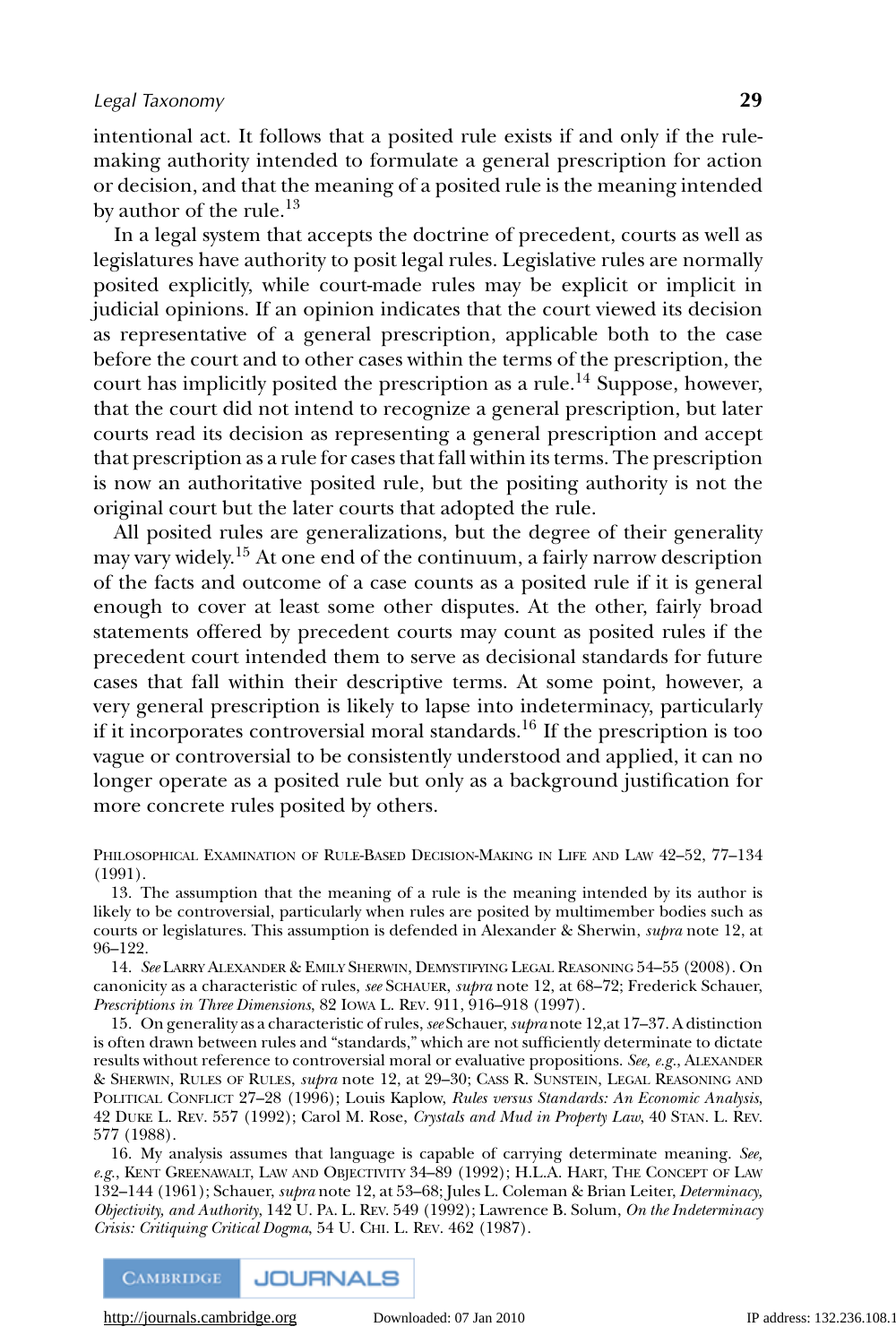When the subject matter for classification is posited rules, the taxonomer's first step is faithfully to gather and report the set of rules actually posited by legal authorities. As part of this process, the taxonomer may engage in interpretation, for example by scanning the explanations courts have offered for their decisions to find rules the courts appear to have had in mind but failed to state explicitly. Once the taxonomer has identified the set of posited rules, he or she can proceed to sort the rules into broader categories.

#### 2. *Attributed Rules*

Second, the law to be classified may be a set of rules attributed by the taxonomer to prior judicial decisions. An attributed rule is a proposition drawn (or "abduced")<sup>17</sup> from authoritative decisions but not actually formulated by prior decision-makers and thus not intended by those decision-makers to serve as a rule for future cases. To arrive at a body of attributed law, the taxonomer studies the facts and outcomes of authoritative legal decisions and identifies the rules that fit the data. The subject matter for taxonomy, in other words, is a reformulation of the existing raw material of law.<sup>18</sup> Once the taxonomer completes the process of reformulating rules and decisions, he or she can proceed to sort and classify attributed rules.

Attributed rules are drawn from the decisions of courts and legislatures but are not posited by those authorities. Instead, their author is the person who abduces them from legal materials. Thus a taxonomer who abduces and classifies attributed rules is the source of those rules. They become posited rules only if and when they are adopted by an authoritative decision-maker, such as a court that consults the taxonomer's work.19

Like posited rules, attributed rules can be fairly general or quite specific. An attributed rule may be based on a minimal description of the facts and outcome of a judicial decision (the best description of what the case "stands for"). It is nevertheless an attributed rule if it differs from the precedent court's own description of the case or if the precedent court did not intend to establish a rule.

17. "Abduction" is the term Charles Peirce uses to describe the process by which scientists move from observed data to tentative explanatory hypotheses. *See* CHARLES S. PEIRCE, PHILOSOPHICAL WRITINGS OF PEIRCE 150–156 (Justus Buchler ed., 1955); Scott Brewer, *Exemplary Reasoning: Semantics, Pragmatics, and the Rational Force of Legal Argument by Analogy*, 109 HARV. L. REV. 945–949 (1996).

18. Ronald Dworkin's description of law follows this model. *See* RONALD DWORKIN, LAW'S EMPIRE 254–258 (1986); RONALD DWORKIN, TAKING RIGHTS SERIOUSLY 115–118 (1978).

19. *Cf.* DWORKIN, LAW'S EMPIRE, *supra* note 18, at 49, 228 (using the term "interpretation" in a special sense that refers to the insider's perspective toward law). Attribution of this kind is not, in my view, a form of "interpretation." I assume throughout this essay that the meaning of any rule (or other text) is determined by the intentions of its authors. Interpretation, accordingly, is the process of discerning intended meaning. Any other ascription of meaning to a text, including attribution of rules and principles to legal materials generated by others, is not interpretation but authorship of a new text. This is, of course, a contested position, which I shall not attempt to defend here. For full discussion, *see* ALEXANDER & SHERWIN, DEMYSTIFYING, *supra* note 14, at 131–141; ALEXANDER & SHERWIN, RULES OF RULES, *supra* note 12, at 96–122.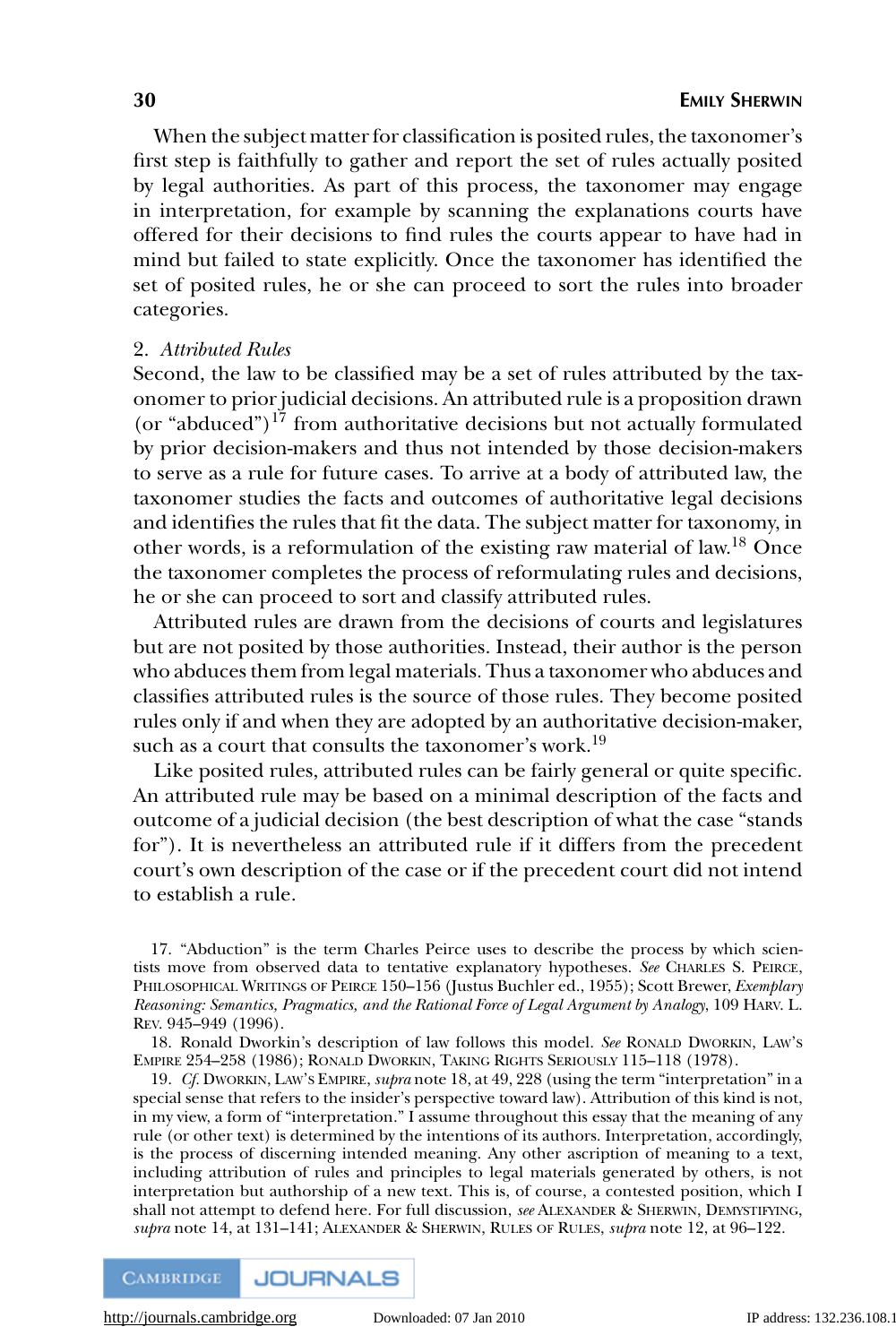Alternatively, an observer of legal material may formulate a broader proposition to explain a judicial decision, a pattern of decisions, a judicial or legislative rule, or some combination of legal materials. As in the case of a posited rule, an attributed rule may at some point become too indeterminate to serve as a rule. At that point, it becomes an attributed rationale, or what Ronald Dworkin calls a "legal principle."<sup>20</sup> I shall have more to say in later sections about attributed rationales.

#### 3. *Ideal Rules*

Third, the subject matter to be classified might be a set of rules that has not been posited by any authority but which the taxonomer believes to be the best imaginable set of rules to govern conduct and decisions.<sup>21</sup> In this case, taxonomy is an incidental project. The main task for the taxonomer is to design a set of rules that satisfy some external criterion of goodness—moral, economic, or otherwise. Once the task of identifying ideal rules is complete, the categories to which they are assigned serve as tools for organization of and access to the rules.

#### 4. *Summary*

Legal taxonomy may operate on posited rules, semi-ideal rules attributed to legal decisions, or ideal rules. None of these possibilities represents an intrinsically correct understanding of the subject matter for taxonomy. The choice among them depends on the taxonomer's method and objectives.

# B. Criteria for Classifying Law

A second dimension in which legal taxonomies may differ is the criteria for classification: How are the categories of law defined?

#### 1. *Intuitive Similarity*

I begin by setting aside the possibility of intuitive classification.<sup>22</sup> As a psychological matter, it may be possible to arrive at a judgment of similarity among legal rules and to categorize the rules accordingly, based on pattern recognition or spontaneous emotional responses to the subject matter.<sup>23</sup> Typically,

20. DWORKIN, LAW'S EMPIRE, *supra* note 18, at 240–250, 254–258; DWORKIN, TAKING RIGHTS SERIOUSLY, *supra* note 18, at 22–31, 115–118 (1978).

21. Judge Richard Posner's economic analysis of law might be viewed as a project of this kind. *See* RICHARD A. POSNER, ECONOMIC ANALYSIS OF LAW (7th ed. 2007).

22. It has often been suggested that legal decisions can be sorted intuitively, at least by those who are well trained in law. *See, e.g.*, STEVEN J. BURTON, AN INTRODUCTION TO LAW AND LEGAL REASONING 27–41 (1995); ANTHONY KRONMAN, THE LOST LAWYER 109–162, 170–185, 209–225 (1995) EDWARD H. LEVI, AN INTRODUCTION TO LEGAL REASONING 1–6 (1948); LLOYD L. WEINREB, LEGAL REASON: THE USE OF ANALOGY IN LEGAL ARGUMENT 78–90 (2005); Charles Fried, *The Artificial Reason of the Law, or: What Lawyers Know*, 60 TEX. L. REV. 35, 57 (1981).

23. For discussion of incompletely reasoned, or "System I," responses in human psychology, *see, generally,* GEORGE LAKOFF & MARK JOHNSON, PHILOSOPHY IN THE FLESH: THE EMBODIED MIND AND ITS CHALLENGE TO WESTERN THOUGHT (1999); GEORGE LAKOFF & MARK JOHNSON, METAPHORS WE LIVE BY (1981); HOWARD MARGOLIS, PATTERNS, THINKING, AND COGNITION: A THEORY OF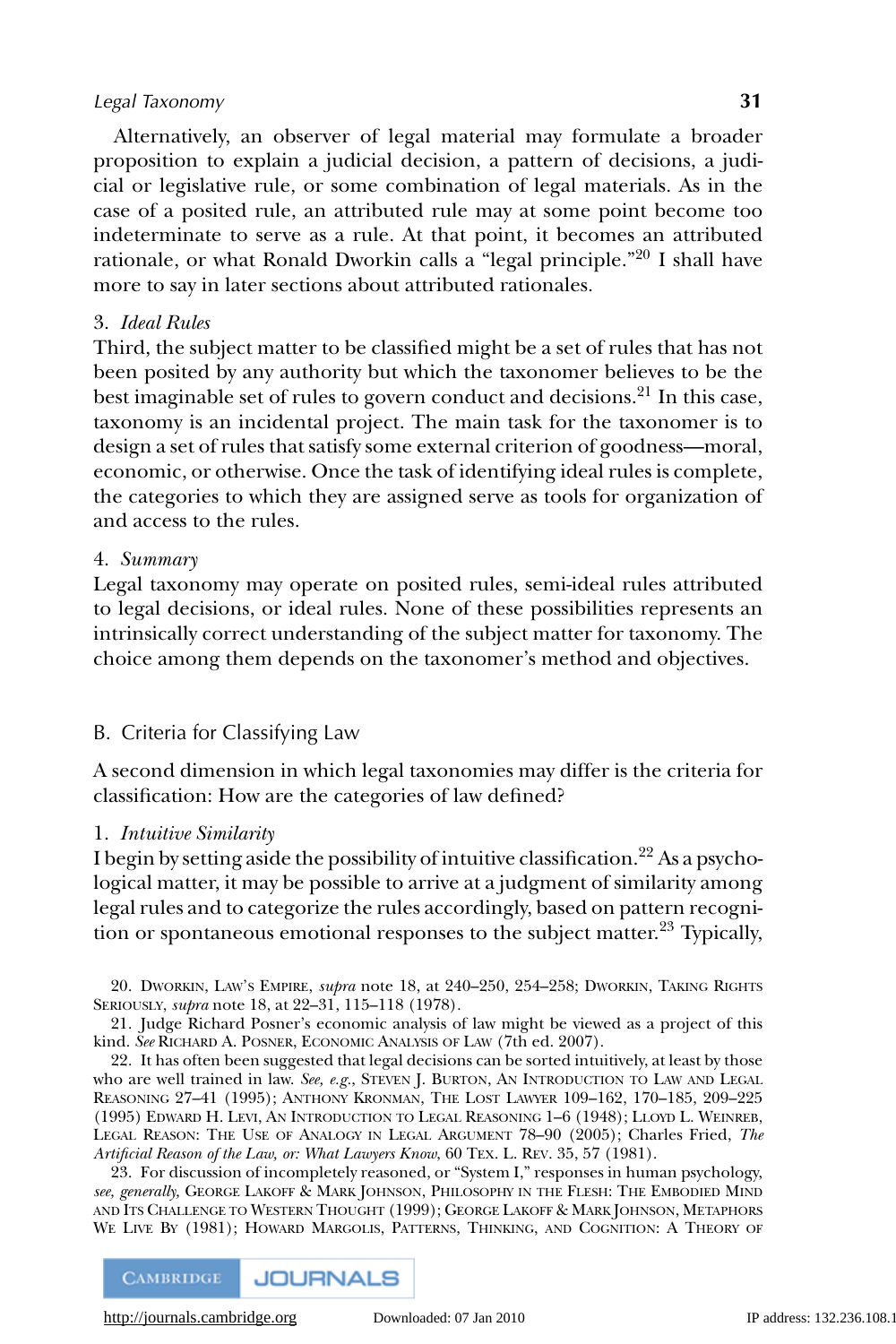however, what appear to be intuitive categories of law reflect either conventional groupings or generalizations about the functions or rationales of rules included in the category.<sup>24</sup> Some generalizations are so deeply internalized that the classifications they support appear to be spontaneous; in fact, however, the classifier is relying on an unexamined proposition that identifies relevant similarities among the rules included in each class. For example, a taxonomer who groups rules governing battery with rules governing false imprisonment is likely to have in mind that both are conventionally known as torts, that both address claims to compensation for harms, or that both promote public safety.

To the extent that intuitive classification is possible, it is hard to see the point of the enterprise. Intuitive classification is arbitrary in the sense that it is impossible to articulate a reason for any particular category to be recognized as such. $25$  If there were no other methods of classification available and no existing conventions for organizing legal doctrine, then arbitrary classification might be better than no classification at all, at least if the classifier were in a position to establish conventions. Both conventions and alternative criteria for legal classification, however, are readily available.

#### 2. *Evolutionary History*

A more coherent method of classification might be to sort legal materials according to common descent, on the model of Darwinian taxonomy in natural science. Owing to the doctrine of precedent, most common-law rules have an evolutionary history. For example, some rules and remedies were first developed by the English chancellor, while others emerged in decisions of the King's Bench or the Court of Common Pleas.

Common origin, however, is not a promising criterion for comprehensive classification of modern law. Doctrinal history can shed light on the meaning of legal rules and decisions, but a classificatory scheme that relies primarily on history is likely to produce a confusing degree of functional overlap among categories. Not surprisingly, therefore, taxonomers have increasingly deemphasized the origins of legal rules and decisions.<sup>26</sup>

JUDGMENT 1–6, 42–86 (1987); Steven A. Sloman, *Two Systems of Reasoning*, *in* HEURISTICS AND BIASES: THE PSYCHOLOGY OF INTUITIVE JUDGMENT 379 (Thomas Gilovick, Dale Griffin, & Daniel Kahneman eds., 2002); Jonathan Haidt, *The Emotional Dog and Its Rational Tail: A Social Intuitionist Approach to Moral Judgment*,4PSYCHOL. REV. 814 (2001).

24. This is true of any form of analogy. For an extended version of the argument that analogies are applications of general rules that pick out relevant similarities and differences among instances, *see* ALEXANDER & SHERWIN, RULES OF RULES, *supra* note 12, at 64–88. Similar arguments appear in MELVIN ARON EISENBERG, THE NATURE OF THE COMMON LAW 84–87 (1988); SCHAUER, PLAYING BY THE RULES, *supra* note 12, at 183–187; Brewer, *supra* note 17, at 962–965; Peter Westen, *On "Confusing Ideas": Reply*, 91 YALE L.J. 1153, 1163 (1982).

25. *See* Haidt, *supra* note 23, at 818 (defining reasoning as conscious deliberation about choices in terms capable of articulation).

26. Historical criteria for legal classification were more popular in the past than they are now. *See, e.g.*, WILLIAM A. KEENER,ATREATISE ON THE LAW OF QUASI-CONTRACTS (1893); JOHN NORTON POMEROY, EQUITY JURISPRUDENCE (1881). The RESTATEMENT OF RESTITUTION initially divided the restitution into legal and equitable bodies of rules. *See* RESTATEMENT OF RESTITUTION pts. I & II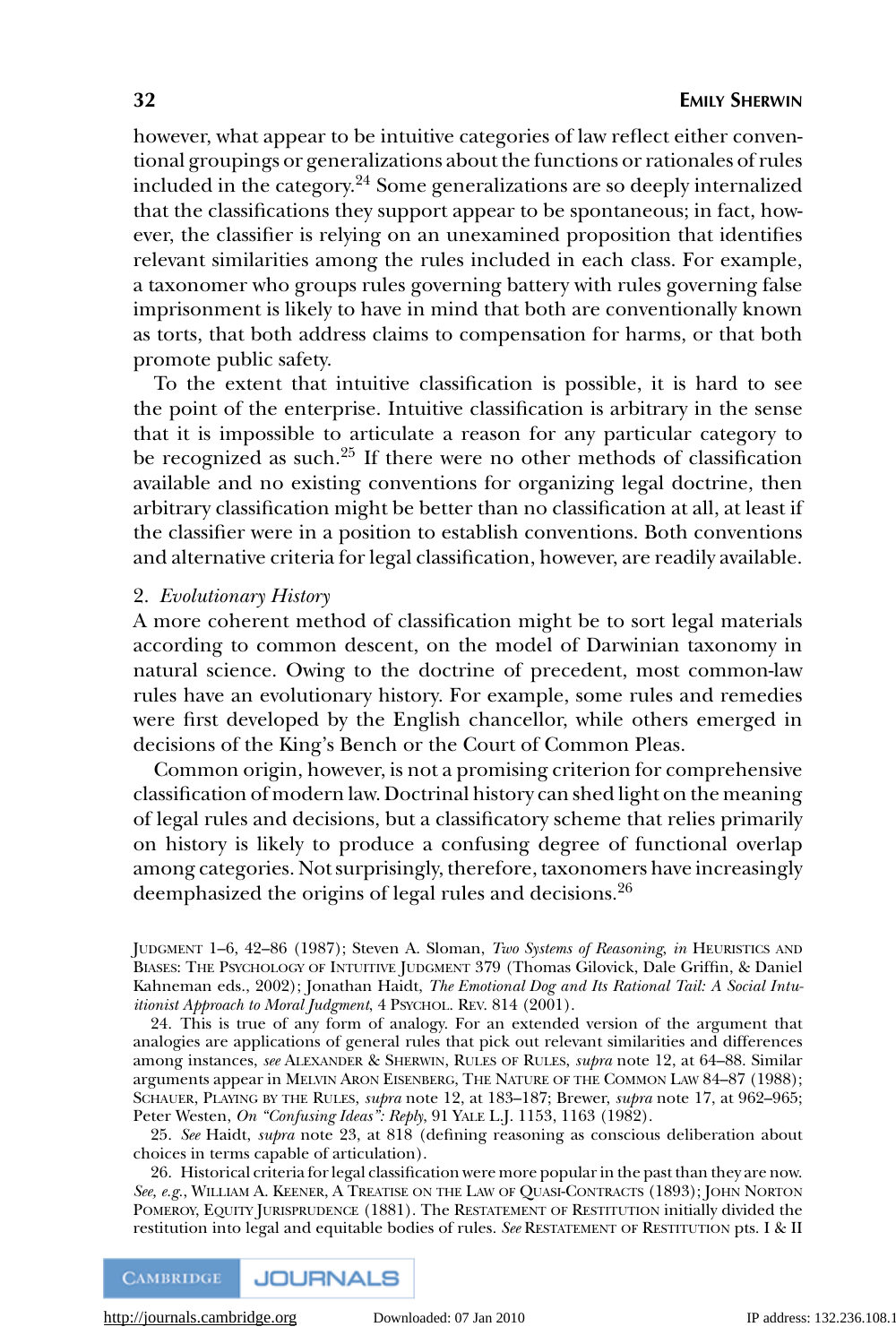#### 3. *Formal Classification*

Formal legal taxonomy focuses on the logical relations among categories of law.27 Internal logic, rather than external considerations such as the social functions or moral justifications of particular laws, is the primary criterion for classification. Of course, no taxonomy can be purely formal. The taxonomer must begin with some loose set of legal categories, drawn from tradition (tort, contract) or from the general functions of the rules (governing wrongs, governing agreements). From that starting point, the object is to sort the body of legal materials into a logically coherent classificatory scheme. For my purposes, a taxonomy counts as formal if the taxonomer's predominant concern is with the internal logical relationship among legal categories rather than the social functions of or higher-order reasons for the legal rules grouped within them. Birks's classification of the common law, although not purely formal, follows this model.<sup>28</sup>

Because the objective of formal legal taxonomy is logical coherence, there are no uniquely correct criteria for classifying legal rules. The structural rules governing a formal taxonomy might hold, for example, that all existing legal materials must be accounted for; $^{29}$  that legal categories should be ranged in an orderly hierarchy in which all subcategories are in fact instances of the more general categories to which they belong;  $30$ that legal categories should be determinate enough to be widely and consistently understood; $31$  and perhaps, as Birks insists, that legal categories

(1937). In the new draft RESTATEMENT (THIRD) OF RESTITUTION AND UNJUST ENRICHMENT, the lawequity distinction is dropped. *See* RESTATEMENT (THIRD) OF RESTITUTION AND UNJUST ENRICHMENT (Discussion Draft 2000; Tentative Draft No. 1, 2001; Tentative Draft No. 2, 2002; Tentative Draft No. 3, 2004; Tentative Draft No. 4, 2005).

27. I have borrowed the term "formal classification" from Peter Jaffey. *See* Jaffey, *Classification*, *supra* note 9, at 1015–1017.

28. *See* notes 5–7 and accompanying text, *supra*. *See also* Jaffey, *Classification*, *supra* note 9, at 1017–1018 (characterizing Birks's taxonomy as formal). Another example of formal classification comes from Nicholas McBride, who argues that classification should "tell us all there is to know about our obligations in the most economical and accurate manner." McBride, *supra* note 7, at 72. This requires a list in which no obligation listed is "an instance of another obligation on the list" and no two obligations on the list "are both instances of another obligation which is not on the list." *Id.* at 74, 78. *See also* Stephen A. Smith, *Taking Law Seriously*, 50 U. TORONTO L.J. 241, 254–255 (2000) (defending Birks's taxonomic scheme, which Smith describes as giving "moderate" recognition to the law's own organizational "selfunderstanding").

29. Birks, for example, was careful to include catchall categories to cover legal materials not otherwise accounted for. *See* BIRKS, ENGLISH PRIVATE LAW, *supra* note 1, at xlii; BIRKS, UNJUST ENRICHMENT, *supra* note 2, at 21–22; Birks, *Definition and Division*, *supra* note 4, at 19; Birks, *Unjust Enrichment and Wrongful Enrichment*, *supra* note 2, at 1769.

30. This explains Birks's claim that the series "tort, contract, restitution" is mistaken because restitution is an outcome of rights rather than a causative event for rights. *See* Birks, *Definition and Division*, *supra* note 4, at 20–21; Birks, *Unjust Enrichment and Wrongful Enrichment*, *supra* note 2, at 1768–1769, 1771–1772.

31. *See* McBride, *supra* note 7, at 71, 79 (listing, as one of six guidelines for classification of obligations, a requirement that obligations must not be "completely indeterminate").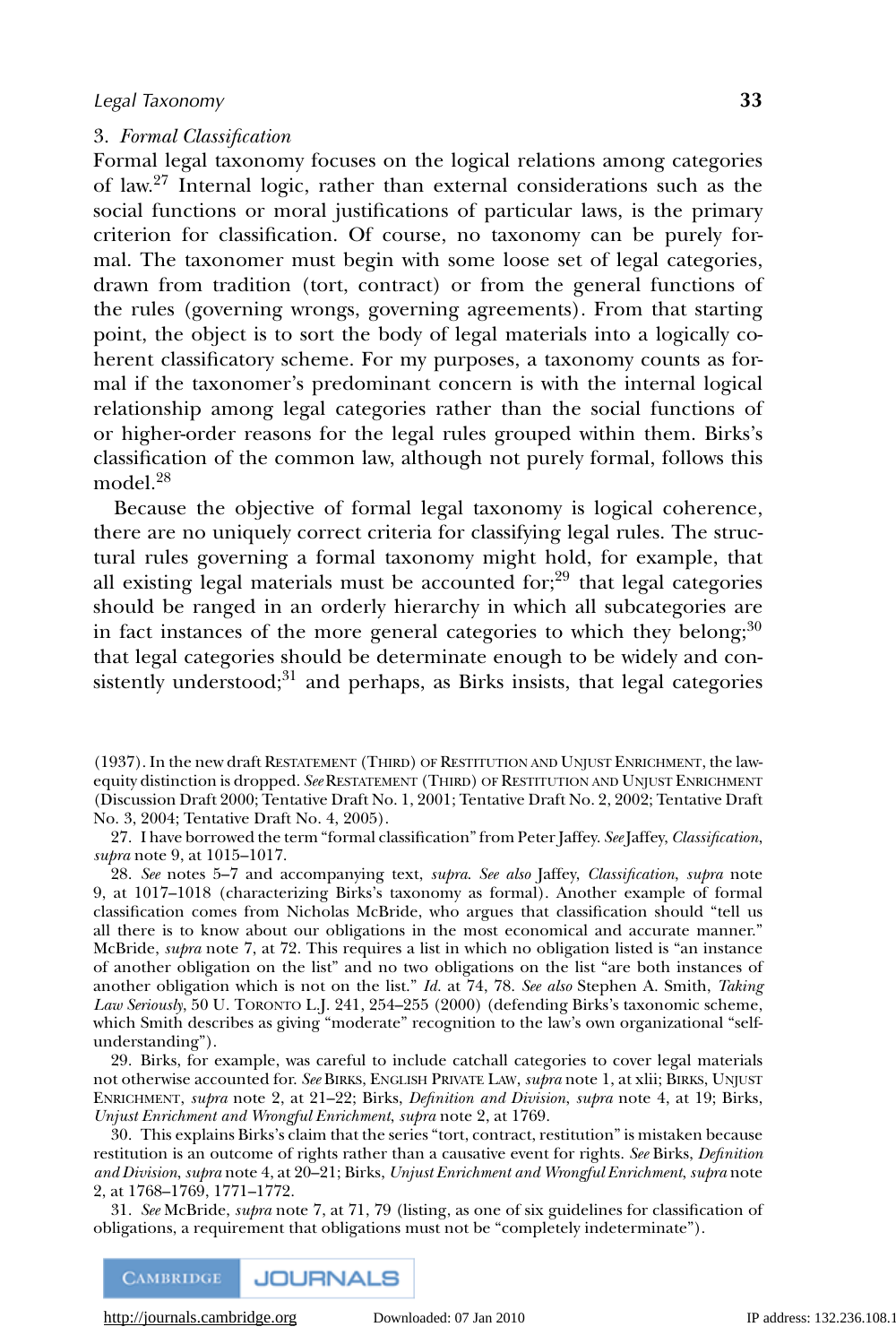must not overlap.<sup>32</sup> If the governing structural rules yield a comprehensive, internally coherent picture of the law, formal taxonomy is agnostic about the substantive contents of particular legal categories.

A formal scheme of legal classification is normatively inert. By their nature, the rules being classified are normative: a rule of law implies institutional consequences, such as a legal right to damages. Yet the classificatory scheme itself, the structural rules that shape it, and the categories it yields have nothing to say about how courts should decide cases. Consider, for example, "unjust enrichment" as a category of events leading to legal liability. Used in a normative sense, the term "unjust enrichment" is shorthand for the proposition that one person should not be permitted to gain at another's expense in circumstances that make the gain unjust. It implies that when a court determines that an unjust enrichment has occurred or may occur, it should intervene with legal relief. In a formal taxonomy, the term "unjust enrichment" carries no such implication. Rather than prescribing a reason for courts to grant relief, "unjust enrichment" is a shorthand reference to a class of events that courts commonly treat as grounds for legal relief rather than a reason to grant relief. Each rule within the category implies a right to relief, but unjust enrichment as a category does not imply that all instances of unjust enrichment warrant relief.

Because formal classification has no normative implications, it naturally operates on the subject matter of posited legal rules. Formal classification might also be suitable for a set of ideal rules that require an organizational scheme for ease of use. A formal taxonomy of attributed legal rules is logically possible but unlikely in practice. The first step in such a project would be to abduce attributed rules from existing legal material, an active process calling for the exercise of moral judgment. The second step, in contrast, would be a passive, nonnormative categorization of the rules. This combination is not likely to appeal to taxonomers; the same scholarly interests and assumptions that lead a taxonomer to attempt to extrapolate normatively attractive interpretive rules from legal decisions probably will lead the same taxonomer to design a normatively charged scheme of classification.

#### 4. *Function-Based Classification*

In a function-based taxonomy, legal rules are classified according to the roles they perform within the legal system or society at large. Each category of law contains a set of solutions to a particular type of problem or dispute.<sup>33</sup>

33. Function-based categories comprising primary rules of substantive law are likely to correspond directly to social activities or disputes found in society. Function-based categories comprising legal remedies or secondary rules for creation and application of law may incorporate notions of legal function that derive from the fundamental objective of settlement. For examples of function-based remedial taxonomy, *see* DOUGLAS LAYCOCK, MODERN AMERICAN

<sup>32.</sup> As described above, Birks argues strenuously that the category of unjust enrichment must not include enrichments stemming from wrongs. *See, e.g.*, Birks, *Unjust Enrichment and Wrongful Enrichment*, *supra* note 2, at 1780–1781.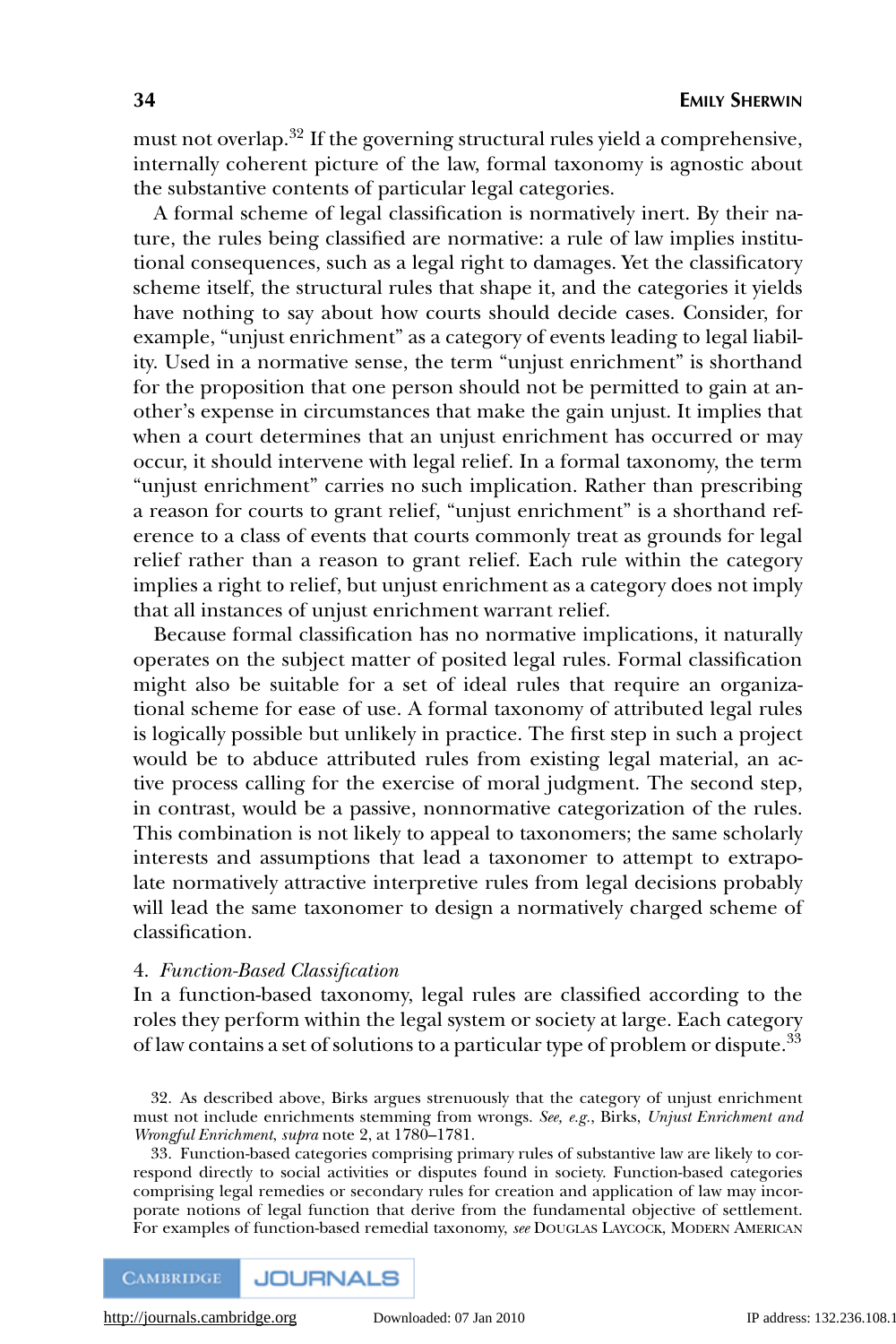Thus, for example, legal rules might be classed as responses to wrongs or as default rules for interpretation of private contracts. "Unjust enrichment," in a function-based taxonomy, denotes a category of rules that settle disputes over gains.

Although the categories in a function-based taxonomy are purposive, the functions of legal rules should not be confused with the justifications for their prescriptive content. The categories of law in a taxonomy of this kind may be shaped by assumptions about the overall objectives of law to settle controversy, for example, or to solve problems that lead to social disharmony.<sup>34</sup> But they do not refer to the rationales that support particular legal rules or explain why the rules are sound solutions to the problems they address.

One striking if somewhat unconventional illustration of function-based taxonomy is Robert Summers's undergraduate legal textbook, *Law: Its Nature, Functions, and Limits*. After several preliminary efforts, the third edition of the text organizes legal materials under the headings "Law as a Grievance-Remedial Instrument," "Law as a Penal Instrument," "Law as an Administrative-Regulatory Instrument," "Law as an Instrument for Organizing Conferral of Public Benefits," and "Law as an Instrument for Facilitating Private Arrangements."35 Although the editors refer to these categories as legal "instruments" or "techniques," they capture what I have in mind as functions, as opposed to purposes, of legal rules.  $36$ 

Function-based taxonomy is not directly normative in the sense that it aims to guide the process of adjudication. Function-based legal categories may direct a court facing a particular type of problem toward certain bodies of law and away from others. In this way, they may influence judicial decisionmaking indirectly by performing a gatekeeping role. But they do not operate as standards for decision.

Both actual posited rules and ideal legal rules are amenable to functionbased classification. In either case, function-based legal categories provide a connection between classes of rules and classes of cases and thus make it easier for courts to locate and use appropriate rules. Attributed rules can

REMEDIES 3 (3rd ed. 2002); Douglas Laycock, *The Scope and Significance of Restitution*, 67 TEX. L. REV. 267 (1997).

34. On the settlement function of law, *see* ALEXANDER & SHERWIN, RULES OF RULES, *supra* note 12, at 11–15; Eisenberg, *supra* note 24, at 4–7; JOSEPH RAZ, ETHICS IN THE PUBLIC DOMAIN 187–92 (1994).

35. SUMMERS ET AL., *supra* note 10. For prior versions, *see* CHARLES G. HOWARD & ROBERT S. SUMMERS, LAW: ITS NATURE, FUNCTIONS, AND LIMITS (1965); ROBERT S. SUMMERS, LAW: ITS NATURE, FUNCTIONS, AND LIMITS (2d ed. 1972). The third edition of the text represents a collaborative effort among Summers and a number of colleagues. A forthcoming fourth edition of the book retains the basic organizational scheme deployed in the third edition.

36. On this point, it is interesting to note that a second section of the Summers text addresses what it terms the "Ends of Law." SUMMERS ET AL., *supra* note 10, at xi. This section discusses, by way of illustration, promotion of safety and promotion of equality, analyzing how different legal "techniques" (what I call functions) advance these ends. *See id.* at 636 (noting that law serves a wide variety of ends).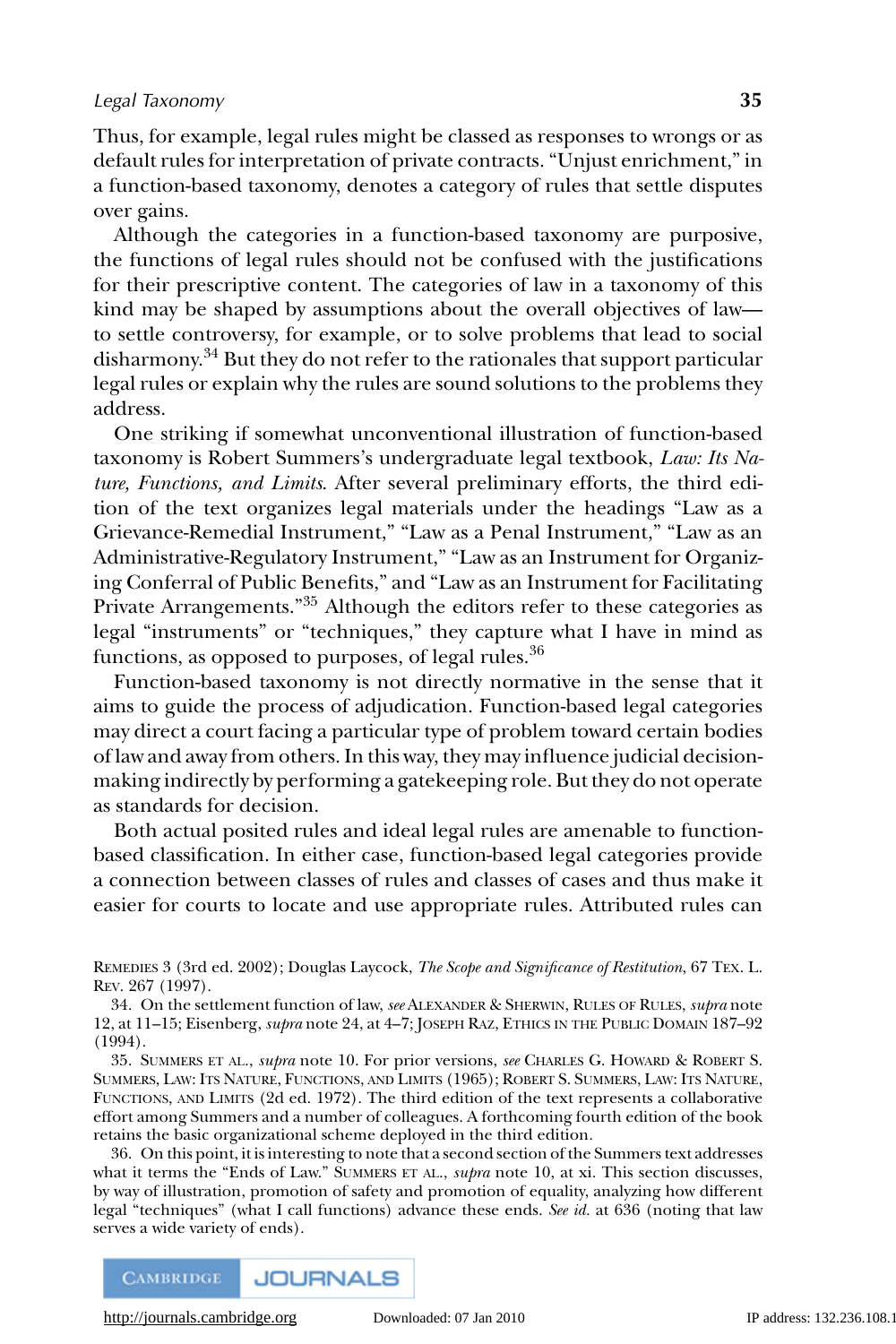also be classified according to function, although in practice this is unlikely to occur. Because the process of attribution makes reference to higher-order principles that explain and justify legal outcomes, taxonomers who begin by abducing rules from the bare data of legal outcomes will tend to sort those rules according to the principles on which they are based.

#### 5. *Reason-Based Classification*

Yet another approach to legal taxonomy is to classify legal rules according to the higher-level reasons that explain or justify them. Any sound rule is an instantiation of broader purposes or principles. $37$  For example, particular legal rules and decisions may reflect the principle that wrongful harm imposes a moral obligation of redress on the wrongdoer or the principle that losses should be charged to the party best able to avoid them in order to encourage cost-effective care. Other rules and decisions may reflect the principle that promises should be honored or the principle that deterring breaches of promise will facilitate efficient exchange. Still others may reflect the normative principle of unjust enrichment: courts should act to prevent one person from profiting unjustly at another's expense. These principles are too open-ended and contestable to operate as rules, but they often inspire more concrete legal rules. In a *reason-based* method of legal classification, common justifying principles of this kind define the categories of  $law<sup>38</sup>$ 

A project of reason-based legal classification can proceed in three ways. First, the taxonomer can identify the intended rationales for posited legal rules—that is, the justifying reasons that judges and legislators actually relied on in reaching legal decisions. Particular rules and decisions are then sorted according to these rationales. For example, the taxonomer might group together legal rules designed to promote public safety.<sup>39</sup> Under this first type of reason-based approach to classification, the process of identifying rationales is one of interpreting intentions: for the purpose of classification, only those reasons that actually motivated authoritative legal decision-makers to adopt particular rules count as the rationales for those rules.<sup>40</sup>

Traditional forms of legal scholarship, such as treatises and hornbooks, often purport to identify the intended rationales for legal rules. As a basis for classification, however, intended rationales are not promising. First, they are not likely to produce a comprehensive taxonomy of law. Judges and legislatures often do not furnish or even contemplate rationales that are sufficiently general to serve as the basis for categories of law. Second, the reasons actually relied on by rule-making authorities may not cohere with

40. On interpretation, *see* note 19 and accompanying text, *supra*.

<sup>37.</sup> *See* SCHAUER, PLAYING BY THE RULES, *supra* note 12, at 54–55 (discussing the relationship between rules and their justifications).

<sup>38.</sup> Jaffey refers to this type of classification as "justificatory" classification. Jaffey, *Classification*, *supra* note 9, at 103–105.

<sup>39.</sup> *See* SUMMERS ET AL., *supra* note 10, at xi (listing public safety as one possible rationale for legal rules and processes).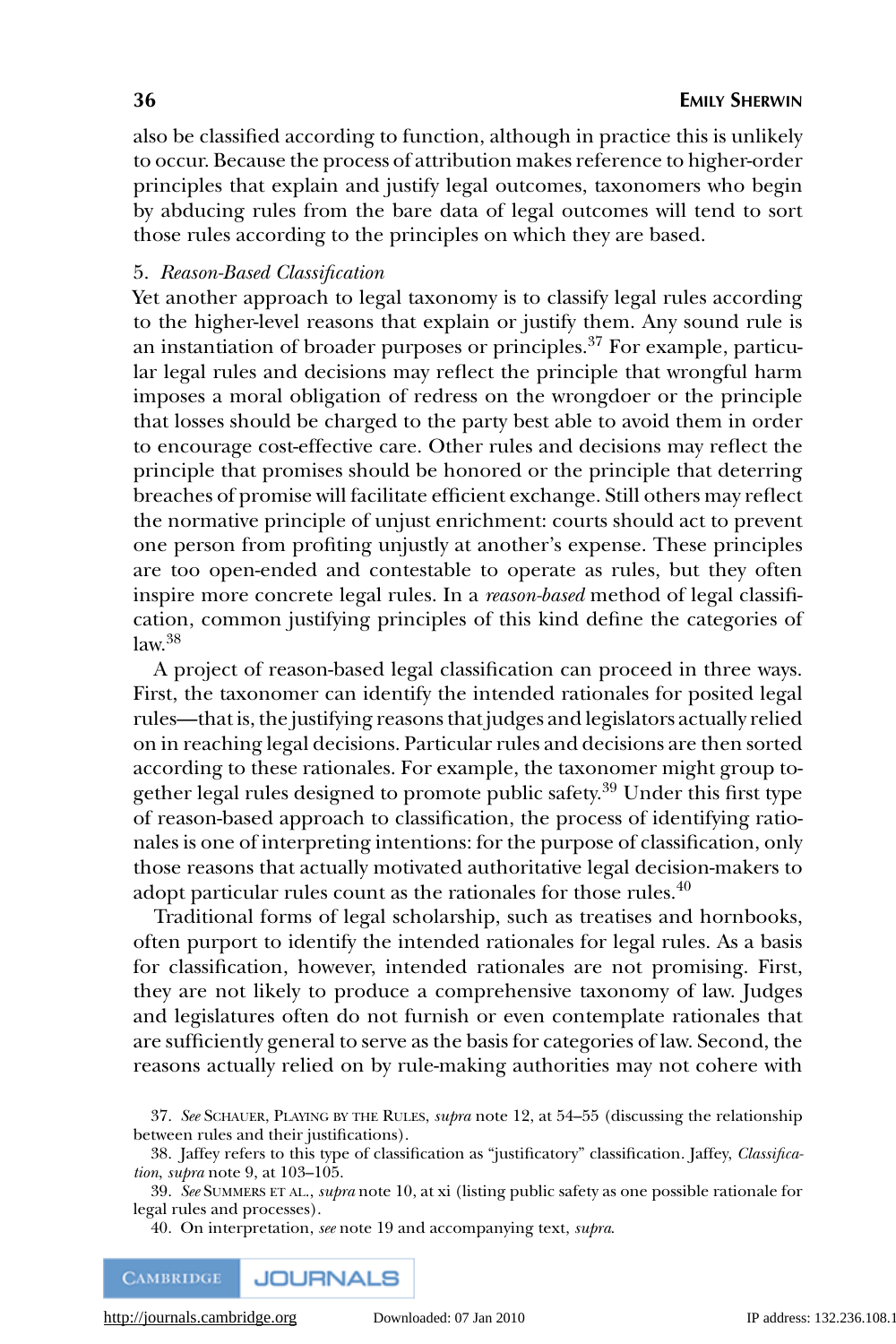one another. Rules posited by diverse authorities are likely to be motivated by equally diverse and often conflicting reasons, yielding a messy if not incomprehensible taxonomic scheme.<sup>41</sup>

A second, more ambitious form of reason-based taxonomy classifies legal rules and decisions according to attributed rationales, or what Ronald Dworkin calls legal principles.<sup>42</sup> Under this approach, the taxonomer begins with a collection of legal rules and decisions, then constructs a set of broader rationales that explain them.<sup>43</sup> It is important to note that attributed rationales are the work of the taxonomer, who is seeking out the best rationales that fit the body of law; they are not necessarily the rationales intended by legal authorities, who may have had different reasons in mind.<sup>44</sup> At the same time, attributed rationales are not equivalent to ideal moral principles because they must explain the nonideal rules and decisions actually laid down by legal authorities. Once the taxonomer has identified

41. A further difficulty is that there is very little in it for the taxonomer, whose job is simply to interpret and record the rationales adopted by other decision-makers.

42. *See* DWORKIN, LAW'S EMPIRE, *supra* note 18, at 240–250, 254–258; DWORKIN, TAKING RIGHTS SERIOUSLY, *supra* note 18, at 22–31, 115–118. Dworkin developed the notion of legal principles as a response to legal positivism. *See* DWORKIN, TAKING RIGHTS SERIOUSLY, *supra* note 18, at 22. Courts, he argues, often rely on principles that are not posited rules but are derived from preexisting rules and decisions and are themselves part of the law.

43. Typically, the material to be classified will be posited rules and judicial decisions. However, the taxonomer might first construct a set of attributed rules based on judicial decisions and narrower posited rules, then construct a further set of rationales that provide more general explanations for the attributed rules.

44. In Dworkin's account of law, current judges formulate legal principles as standards for adjudicating particular disputes. A legal principle is not based on the intentions of the authorities who first announced the rules and decisions from which the principle is drawn, who may have had in mind a different principle or no principle at all. Rather than attempting to discern prior lawmakers' intentions, the current judge begins with the data of decisional outcomes and posited rules, formulates a principle or set of principles that meets the twin criteria of moral appeal and explanatory fit with legal data, then applies the principle to decide a pending dispute. *See* DWORKIN, LAW'S EMPIRE, *supra* note 18, at 240–250. A taxonomer classifying law according to attributed rationales would use the same method to provide judges with off-the-rack principles extracted from existing law and assembled in a comprehensive scheme.

As defined by Dworkin, legal principles must explain a certain portion of existing rules and decisions; beyond this, however, flawed rules and precedents can be discarded to achieve the morally best eligible principle. *See* DWORKIN, LAW'S EMPIRE, *supra* note 18, at 230–231, 239–250, 255; DWORKIN, TAKING RIGHTS SERIOUSLY, *supra* note 18, at 118–123. Insofar as legal principles must be the morally best principles they can be, consistent with the requirement of fit, presumably all flawed materials *must* be discarded once the threshold is passed. *See* Larry Alexander & Kenneth Kress, *Against Legal Principles*, 82 IOWA. L. REV. 739, 756–757 (1997); Kenneth J. Kress, *Legal Reasoning and Coherence Theories: Dworkin's Rights Thesis, Retroactivity, and the Linear Order of Decisions*, 72 CAL. L. REV. 369, 380–381 (1984) Thus, assuming that at any point in time some number of prior legal rules and decisions will be mistaken, legal principles enable judges to improve on the raw material of existing law. In an imperfect world, however, legal principles cannot be ideal principles because they must satisfy the threshold requirement of fit with existing rules and decisions.

A final point about Dworkin's legal principles is that they do not operate as rules dictating the outcome of cases that fall within their terms. Instead, they have what Dworkin calls a "dimension of weight." DWORKIN, TAKING RIGHTS SERIOUSLY, *supra* note 18, at 26–27. Different legal principles may compete; when this occurs, the presiding judge balances them, giving each principle the weight it is due in the context of the case at hand.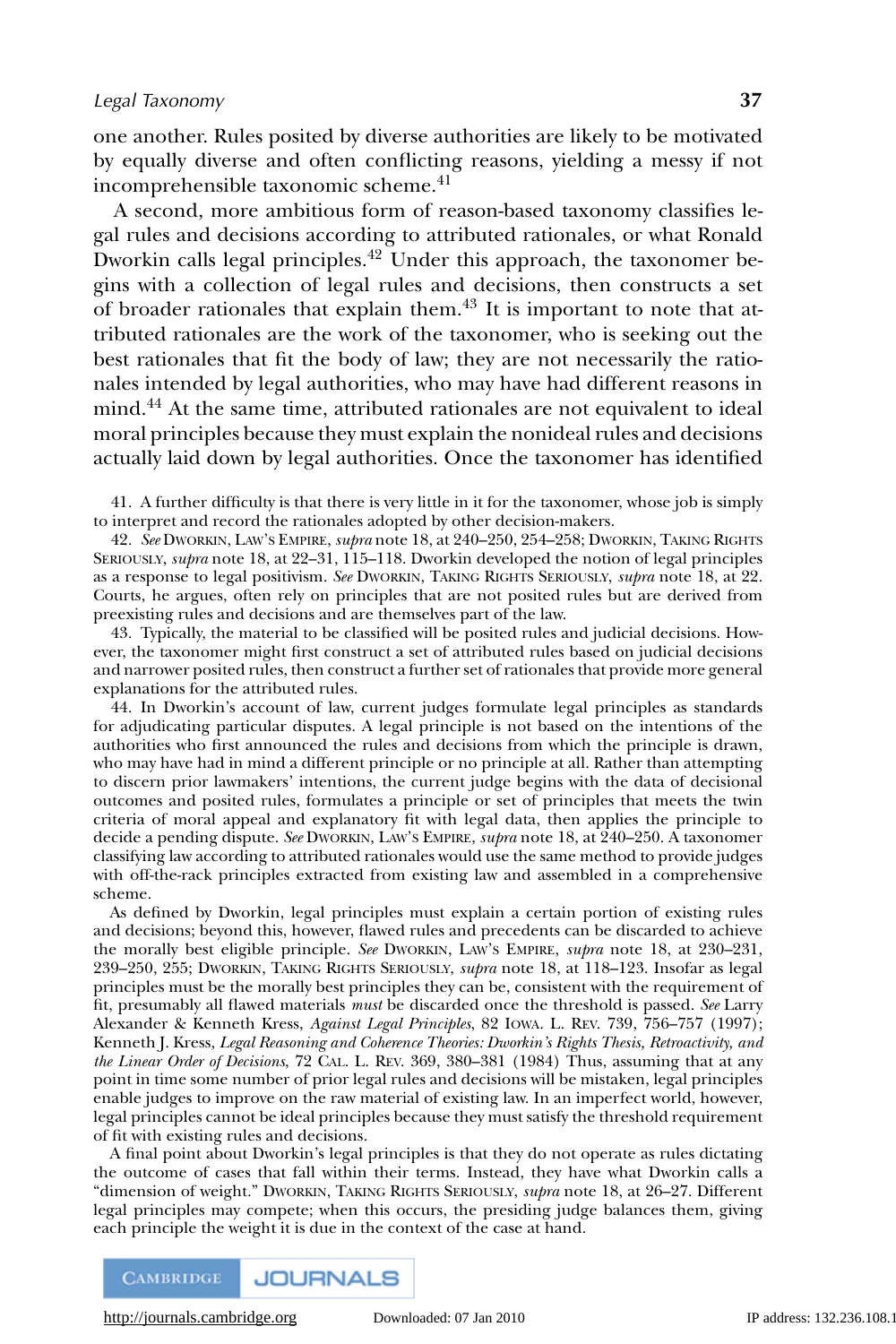rationales that pass a threshold point on the two axes of moral attractiveness and fit, legal rules can be grouped according to their common attributed rationales.

Attributed rationales, like intended rationales, are a common feature of traditional legal scholarship; the Warren and Brandeis article mentioned above, which extracts a general right to privacy from judicial decisions on a variety of specific topics, is an example. Classification based on attributed rationales is a technique sometimes used in the American Law Institute's Restatements. The Restatement (Second) of Torts, for example, identifies a series of protected "interests" (the interest in freedom from harmful bodily contact, the interest in freedom from confinement, the interest in freedom from emotional distress, the interest in retaining possession of land or chattels, and so forth), which are best understood as rationales for judicial action.<sup>45</sup> More ambitiously, the 1937 Restatement of Restitution purports to identify a new field of law comprising rules and remedies united by the common principle that one person should not be unjustly enriched at another's expense.<sup>46</sup>

A third possible form of reason-based taxonomy classifies legal rules according to ideal rationales. Because the body of actual legal rules will never conform to ideal rationales, the subject matter of this type of taxonomy must be a set of ideal legal rules. Hence the first task for the taxonomer is to devise ideal rules; the resulting rules are then classified according to the ideal higher-order principles that justify them. The difficult part of the project, of course, is not the classification but the formulation of ideal rules.

By definition, ideal rationales are correct according to some understanding of right or good (taking into account whatever moral reasons there may be to refrain from enforcing morality in full through law). For example, a deontologist engaged in reason-based classification might sort ideal legal rules according to the different moral duties they enforced. A welfare economist might sort ideal legal rules according to general principles of efficiency, such as loss avoidance, transaction cost management, efficient risk allocation, and creation of incentives for value-enhancing activity.<sup>47</sup>

In this section, I have described three forms of reason-based classification: legal rules can be sorted according to intended rationales, attributed rationales, or ideal (morally correct) rationales. In any of these forms, reason-based taxonomy is likely to be both undertaken and understood as a normative project in which the reasons that define the categories of law also operate as standards for judicial decision. Nonnormative reason-based taxonomy is possible; a taxonomer might find it useful to organize rules according the reasons for their adoption without intending that those reasons should influence future judicial decisions. More often, however, the

45. RESTATEMENT (SECOND) OF TORTS contents (1965).

46. RESTATEMENT OF RESTITUTION, *supra* note 26.

47. *Cf*. A. MITCHELL POLISKY, AN INTRODUCTION TO LAW AND ECONOMICS ix–xii, 157–162 (2003) (identifying themes in law and economics).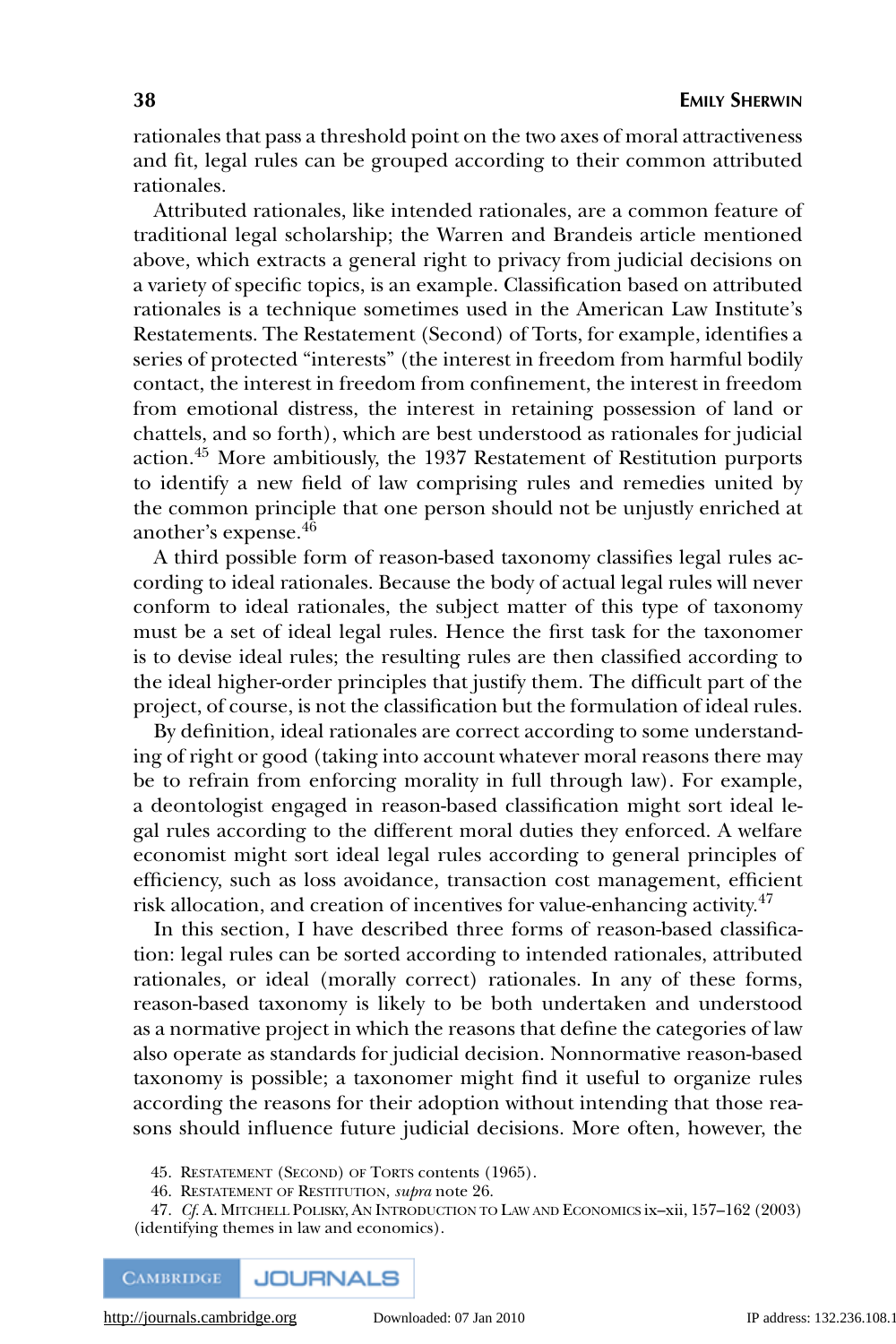working assumption is that when ambiguities, gaps, or errors of under- and overinclusion arise in the application of a rule, courts should turn for guidance to the rationale that defines the category to which the rule belongs. A taxonomy based on attributed rationales is particularly likely to be designed for normative purposes; the only sensible motive for constructing a set of coherent but not ideal rationales for legal rules and decisions is to offer courts a source of immanent law that is more comprehensive than the rules themselves.48

Reason-based classification, in any form, is likely to offend the logic of formal classification. Particular decisions or rules may reflect a combination of rationales; therefore the content of legal categories will sometimes overlap. With the possible exception of ideal rationales, rationales will also compete with one another, and their comparative weight may vary according to the context of adjudication.<sup>49</sup> Therefore categories within the taxonomy may resist hierarchical ordering. Matters of form, however, are not likely to be of serious concern to a taxonomer interested in justifying rather than describing law.

#### 6. *Summary*

There are at least three plausible methods for classifying law. The first is formal taxonomy, which sorts legal rules according to organizational rules designed to maintain certain logical relationships between the categories of law. The second is function-based taxonomy, which sorts legal rules according to the types of controversies they are designed to resolve and thus reflects the different roles legal rules play in society. The third is reasonbased taxonomy, which classifies rules and decisions, or attributed rules, according to their more open-ended supporting rationales.

# C. The Purposes of Classification

Not surprisingly, both the subject matter and the method of legal classification are affected by the purpose of the taxonomic project. The purposes of classification vary both in their implications for taxonomic structure and in the level of the taxonomer's ambitions for shaping the law. At least three possible purposes emerge: facilitating use and discussion of law, supporting critical evaluation of law, and influencing the outcomes of legal decisionmaking.

48. Legal principles, as conceived by Dworkin, are inherently normative. Legal principles are not simply justifications for more determinate rules that govern the outcome of disputes. Instead, they operate as principles of *law*, which elaborate, extend, and sometimes override more particular legal rules and decisions. *See* DWORKIN, TAKING RIGHTS SERIOUSLY, *supra* note 18, at 23–24, 29–39.

49. Truly ideal rationales presumably would include a set of meta-rationales capable of resolving conflicts among more specific rationales.

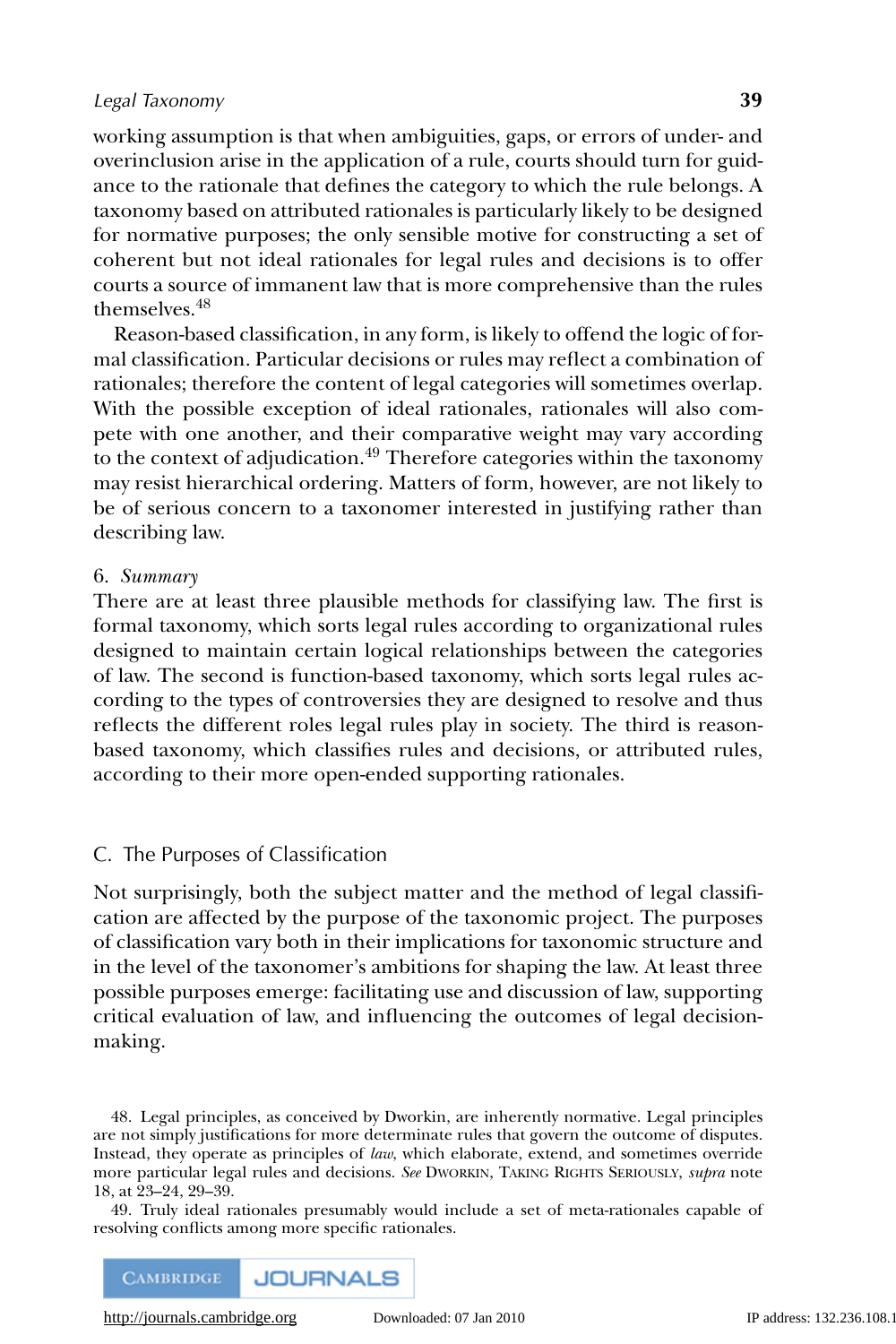# 1. *Ease of Use*

The most basic and least ambitious goal for legal taxonomy is to organize the body of law in a way that makes it understandable and accessible to those who use it. A comprehensive classification of legal rules helps legal actors locate pertinent rules. It also generates a set of abstract legal concepts that enable legal actors to understand, discuss, and manage law in general terms.<sup>50</sup> If the classification is widely accepted, it can also coordinate the use of legal terminology and allow legal actors to communicate more effectively about the law.

Viewed in this way, legal classification is more akin to grammatical taxonomy than to taxonomy in the natural sciences. Grammarians sort language into categories—verbs, nouns, adverbs—that permit users to express themselves clearly and consistently in both private reflection and public communication. Similarly, by sorting the rules of law into categories, legal taxonomers can harmonize and refine the terms in which law is studied and discussed.

To some extent, any taxonomy of law that gains general acceptance facilitates understanding by enlarging the vocabulary of law. Formal taxonomy, however, is particularly well suited to this purpose. Formal taxonomy is conventional. It gives primacy to order and clarity, with only minimal concessions to external considerations, such as the functions and justifications of legal rules, that might upset its inner logic and detract from its structural precision and linguistic clarity. Formal taxonomy is also likely to be more stable over time. It does not purport to track social conditions or normative principles and so will not be under constant pressure to adapt to changed conditions and beliefs.

Clarifying and enhancing the vocabulary of law is a modest objective for taxonomers.<sup>51</sup> Its influence on legal outcomes is remote and indirect. Yet a taxonomic project that pursues these goals faithfully can contribute significantly to the lucidity of legal thought and the quality of legal decisionmaking.

#### 2. *Critical Overview*

Another possible objective for legal classification is to help lawmakers and other interested parties determine whether existing legal rules are

50. Formal legal concepts abstracted from the fact of particular cases were a prime target of American legal realists writing in the first half of the twentieth century. *See, e.g.*, Felix Cohen, *Transcendental Nonsense and the Functional Approach*, 35 COLUM. L. REV. 809 (1935). For a contemporaneous defense of formal legal concepts, *see* Bernard C. Gavit, *A "Pragmatic Definition" of the "Cause of Action"?*, 82 U. PA. L. REV. 129, 139–143 (1933) (arguing that "One who wishes to escape concepts must remain unborn"). *See, generally*, LAURA KALMAN, LEGAL REALISM AT YALE: 1927–1960 at 3–44 (1986); BRIAN LEITER, NATURALIZING JURISPRUDENCE: ESSAYS ON AMERICAN LEGAL REALISM AND NATURALISM IN LEGAL PHILOSOPHY 21–30 (2007).

51. Birks speaks somewhat derisively of information storage, suggesting that the best tool for storage is alphabetization. Birks, ENGLISH PRIVATE LAW, *supra* note 1, at xlviii. But in fact information storage in quite important, and a sensible classification scheme makes it much easier to store and retrieve legal information.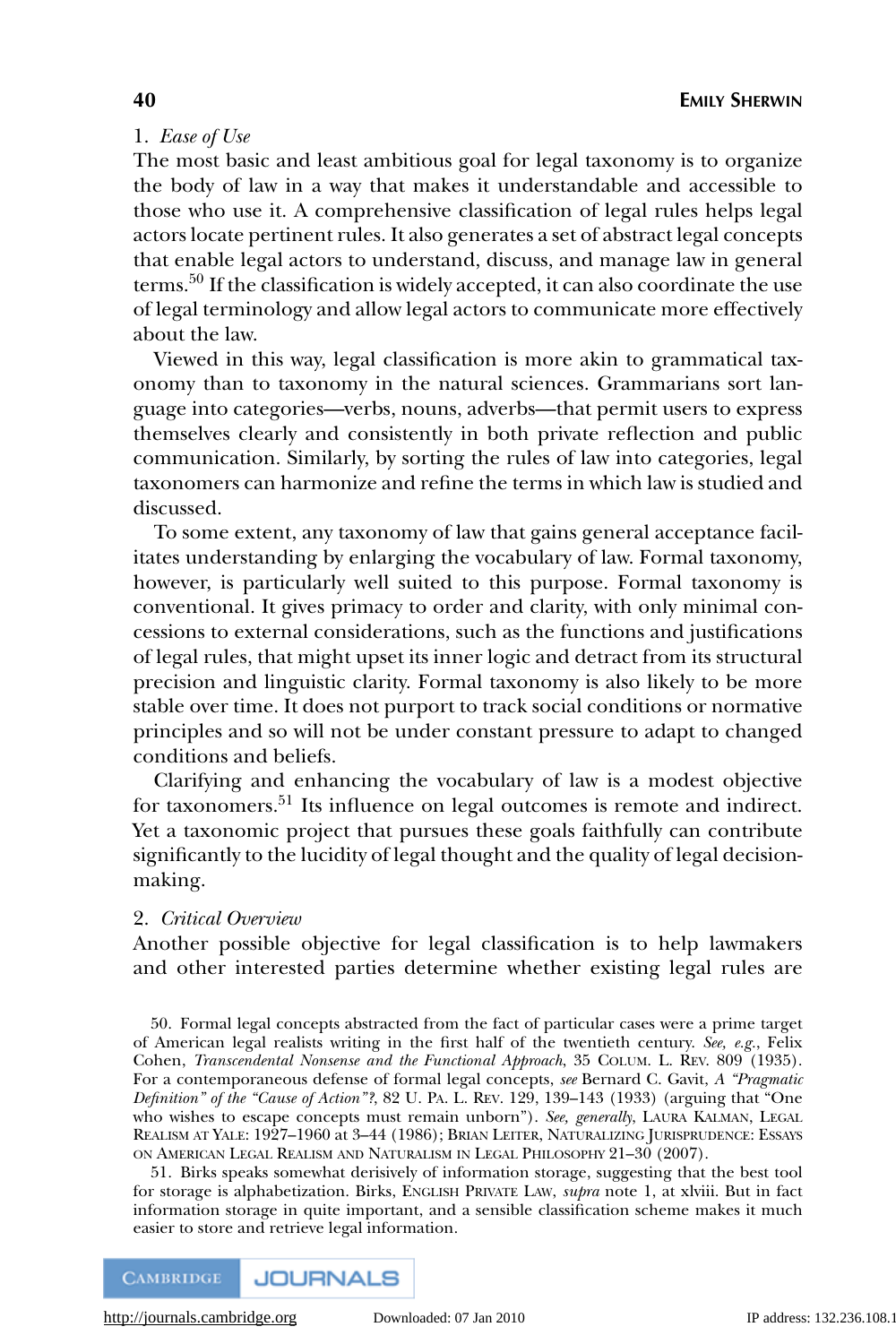operating effectively to settle recurrent disputes and achieve social objectives. Taxonomy can do this by providing an overview of the law, which in turn will expose inconsistencies and gaps among legal rules.<sup>52</sup> A comprehensive taxonomy also enables legal reformers to import ideas more readily from one area of law to another.

The natural choice of subject matter for a taxonomy designed to facilitate evaluation of law is the set of actual rules and decisions posited by legal authorities. A taxonomy of ideal rules can also serve this purpose; a scholar interested in designing an ideal body of law may wish to assemble the proposed rules within a comprehensive scheme as a check against omissions and contradictions. A taxonomy of attributed rules, classifying a set of rules devised by the taxonomer to explain prior legal decisions, is of no help in assessing the performance of law because it does not reveal defects in posited or potentially posited law.

For the purpose of evaluating the existing body of law, the most effective method of classification probably relies on a blend of formal and functionbased criteria for categorizing law. Attention to formal considerations, such as the completeness of legal categories and the hierarchical relations among categories, ensures that all rules are covered and helps identify gaps in the law. Attention to the social functions of legal rules provides a sense of the rules' ability to settle disputes that arise frequently or are of special importance to the community.

A reason-based classification that identifies the rationales for legal rules can also be helpful for evaluative purposes, but here there is some need for caution. If the rationales assembled by the taxonomer are intended rationales—reasons that legal authorities actually relied on in issuing rules or reaching decisions—comprehensive classification can reveal inconsistencies in both the ends pursued by decision-makers and the means-ends reasoning decision-makers used to advance their ends. Legal authorities can then use the insights that result to correct mistakes by discarding faulty rules or rationales. The same is true of a reason-based taxonomy that classifies ideal rules according to their ideal rationales. A taxonomy of attributed rationales, or legal principles, is less likely to be helpful for the purpose of evaluating law. Classification may illuminate conflicts among attributed rationales, and the rationales can then be adjusted to achieve a greater level of internal coherence. By definition, however, attributed principles are nonideal; they are the best rationales that can be fitted to existing law.<sup>53</sup> As long as existing rules and decisions—or some proportion of existing rules

52. *See id.* at xlviii ("[w]ithout such a map of the law . . . it will be . . . impossible to pass the mind's eye over the many different locations in which difficult facts might fit"); MITCHELL MCINNES, *supra* note 1, at 87–88.

53. Dworkin, discussing legal principles (which are, in effect, attributed rationales), appears to recognize that the principles he describes inevitably diverge from correct moral principles. In Dworkin's explication of the common law, judges are left to "weigh" competing principles and so resolve the conflicts among them case by case. *See* DWORKIN, TAKING RIGHTS SERIOUSLY, *supra* note 18, at 26–27; note 44 *supra*.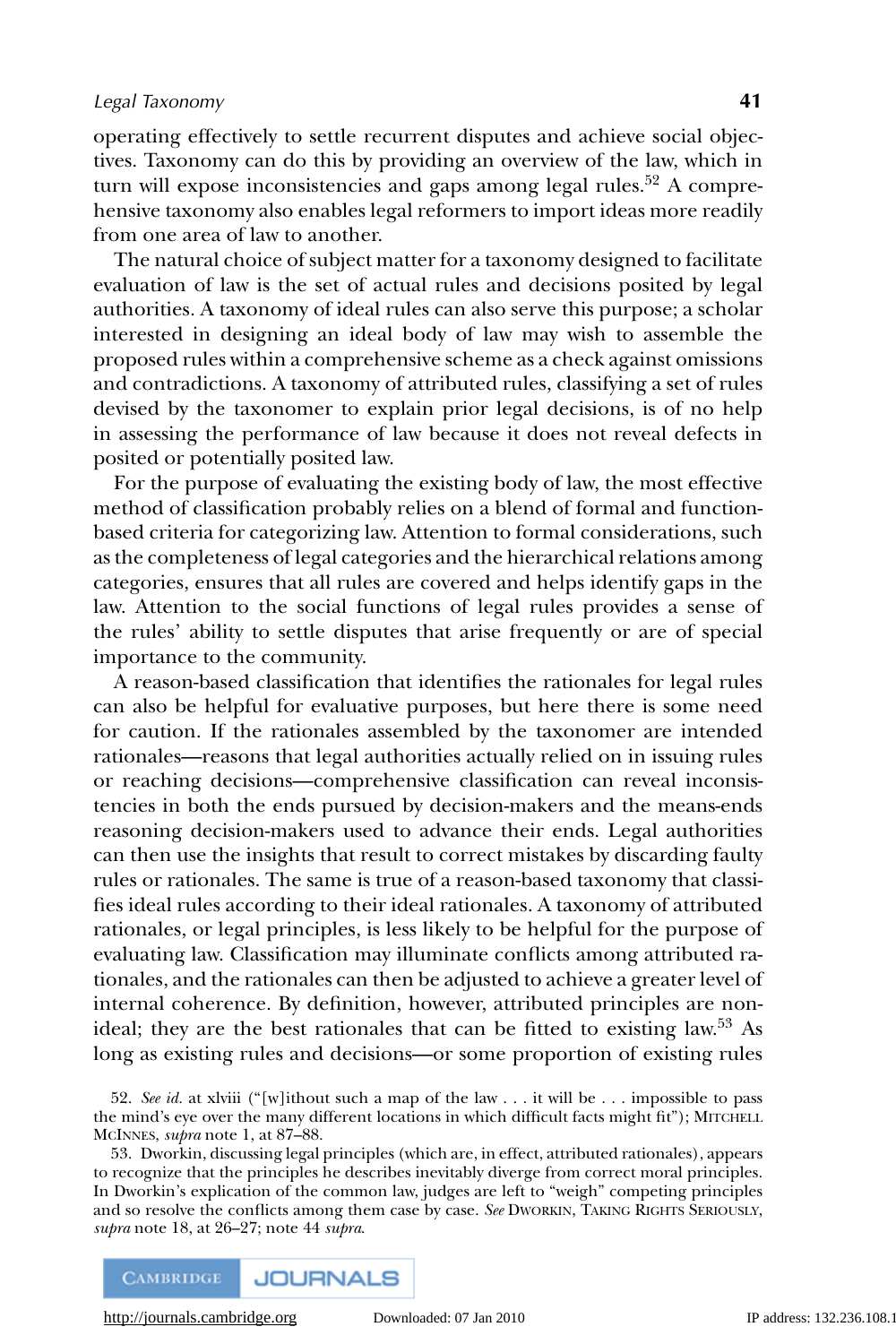and decisions—are taken as given, perfect harmony among their attributed rationales will never be possible, and at some point attempting to reconcile them will become a pointless exercise.

# 3. *Guidance for Decision-Makers: Normative Taxonomy*

A third possible objective for legal taxonomy is to guide legal authorities in reaching decisions. A taxonomy undertaken for the purpose of guiding decision-makers is directly normative; the scheme of classification is designed not only to organize existing rules and decisions but also to provide standards for future rules and decisions. For example, the taxonomer might identify various legal rules and decisions that invalidate transfers of property made by mistake and classify them as instances of the principle that one person should not be unjustly enriched at another's expense. In a normative taxonomy, the unjust-enrichment principle does not simply describe a common feature of a class of rules and decisions; it provides a basis for analogous rules and decisions in future cases. The implication is that if an enrichment occurs in circumstances deemed to be unjust, legal authorities have at least a prima facie reason to provide relief. The category "unjust enrichment" becomes not just an organizational tool but a decisional standard indicating that decision-makers should reach like results in all cases it encompasses.

The objective of guiding legal decision-making implies a reason-based method of classification. To some extent, of course, any form of legal taxonomy will influence decision-making. Because human reasoning is pathdependent, the categories by which a reasoner organizes his or her subject matter are certain to shape the reasoner's conclusions. Therefore, a function-based taxonomy, or even a formal taxonomy that is indifferent to the content of legal categories, will point legal reasoners in certain directions and block others.<sup>54</sup> Yet for a taxonomy to be normative in the strong sense that legal categories indicate legal outcomes in cases that fall within them, it must classify legal materials according to common decisional principles from which rules or outcomes can be deduced.

#### 4. *Summary*

There are at least three plausible reasons for undertaking a taxonomy of law, which shape the enterprise of legal classification in substantially different ways. First, legal classification can be conceived of as a way to make law easier to access and use. By providing a common vocabulary of general legal terms, taxonomy helps practitioners of law to discuss their subject consistently and understand it at a higher level of abstraction. Typically, the subject matter of a taxonomy undertaken for this purpose is actual legal rules interpreted according to the intentions of the authorities who posited them. The primary method of classification is formal, arranging

54. *See, generally*, LAKOFF & JOHNSON, PHILOSOPHY IN THE FLESH, *supra* note 23; LAKOFF & JOHNSON, METAPHORS, *supra* note 23; Margolis, *supra* note 23.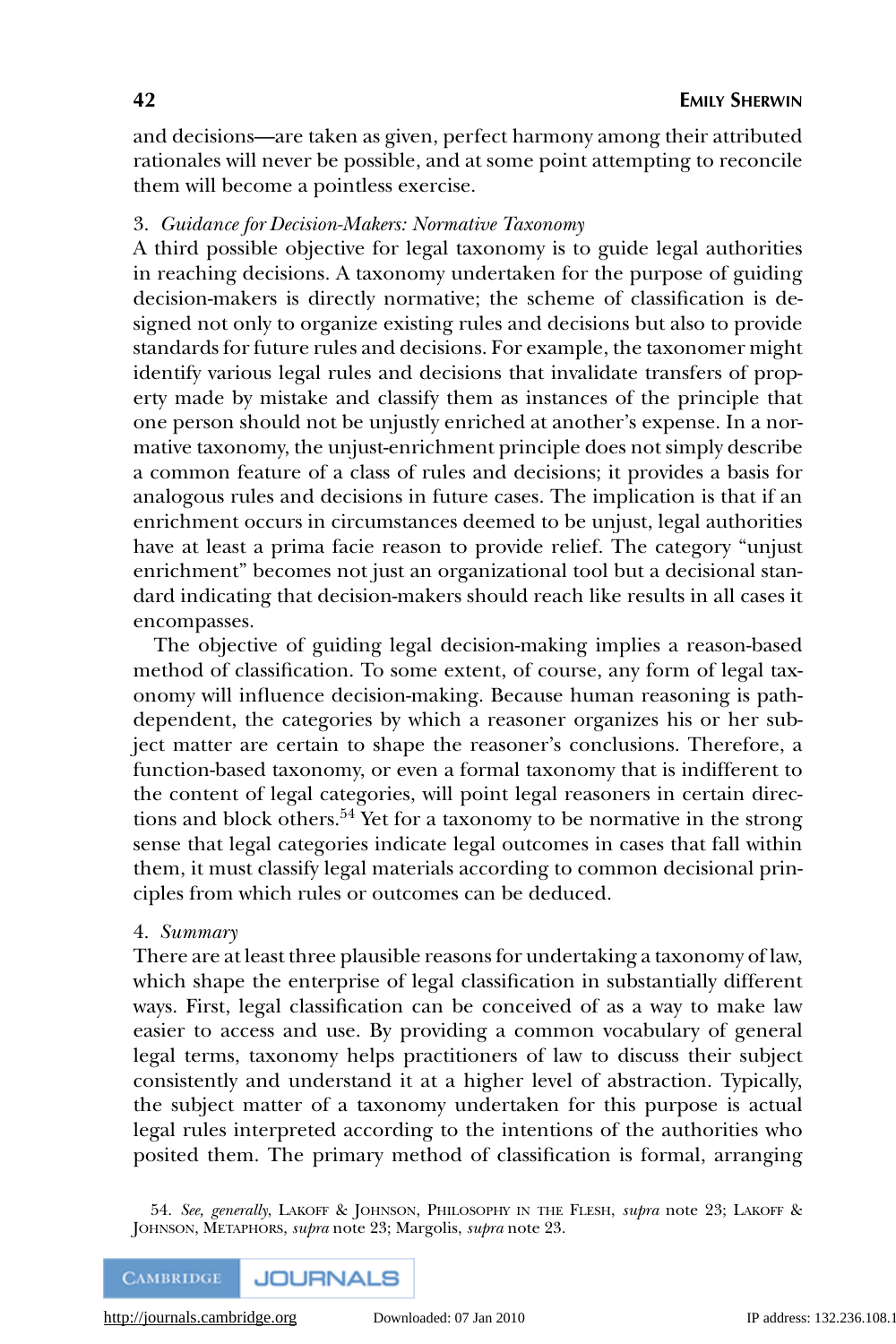determinate legal categories according to rules of taxonomic logic. The categories employed neither track nor establish normative grounds for legal decision-making.

Second, legal taxonomy can accommodate critical evaluation of law as a social institution by providing a comprehensive overview of the field. Again, the subject matter will typically be actual posited rules and authoritative legal decisions. The method of classification is likely to blend functional criteria, which reflect the various roles law plays in human society, and formal criteria, which add clarity and order to the resulting picture of law. A classification of this kind provides an analytical tool that may shape legal reasoning, but it does not purport to answer legal questions that arise within the different categories it establishes.

Third, legal taxonomy can be conceived of as a guide for authoritative legal decision-making. A taxonomy undertaken for the purpose of guiding decision-makers must be reason-based, classifying rules and decisions according to their underlying rationales. Rationales not only organize existing law but also serve as standards for analogical decision-making in new cases.

Formal taxonomy is unlikely to appeal to U.S. cholars; laboring to avoid an overlap between categories seems an unambitious if not pointless pursuit. Function-based taxonomy may also seem an overly passive enterprise to those who wish to contribute more directly to improvement of the law. A reason-based taxonomy, and particularly a taxonomy based on rationales formulated by the taxonomer, is more likely to capture American attention because it promises to make the law not just clearer but better and more complete. Yet, for reasons addressed in the following section, normative forms of reason-based taxonomy should be approached with care.

#### **III. FURTHER THOUGHTS ON NORMATIVE TAXONOMY**

A normative taxonomy is one in which the categories of law do not simply organize the law but indicate legal outcomes in future cases. Legal categories are in effect generalizations designed to support analogical decision-making within the classes they define.<sup>55</sup> Although reason-based classification does

<sup>55.</sup> Analogical decision-making is sometimes depicted as a based on a special form of reasoning in which the decision-maker reasons directly from the outcome in one case to a parallel outcome in another case deemed to be analogous to the first. *See, e.g.*, BURTON, *supra* note 22, at 25–41; RAZ, AUTHORITY OF LAW, *supra* note 12, at 201–206; WEINREB, *supra* note 22; Brewer, *supra* note 17, at 925, 925–929, 962–963; John F. Horty, *The Result Model of Precedent*, 10 LEGAL THEORY 19 (2004); Grant Lamond, *Do Precedents Create Rules?*, 11 LEGAL THEORY 1 (2005). *See also* Levi, *supra* note 22, at 1–6 (endorsing analogical decision-making but acknowledging its logical flaws); KARL N. LLEWELLYN, THE COMMON LAW TRADITION: DECIDING APPEALS 77–87 (1960) (discussing "the leeways of precedent"); KARL N. LLEWELLYN, THE BRAMBLE BUSH: ON OUR LAW AND ITS STUDY 66–69 (1960) (same); SUNSTEIN, *supra* note 15, at 62–100 (defending analogical decision-making as a form of "incompletely theorized" decision-making).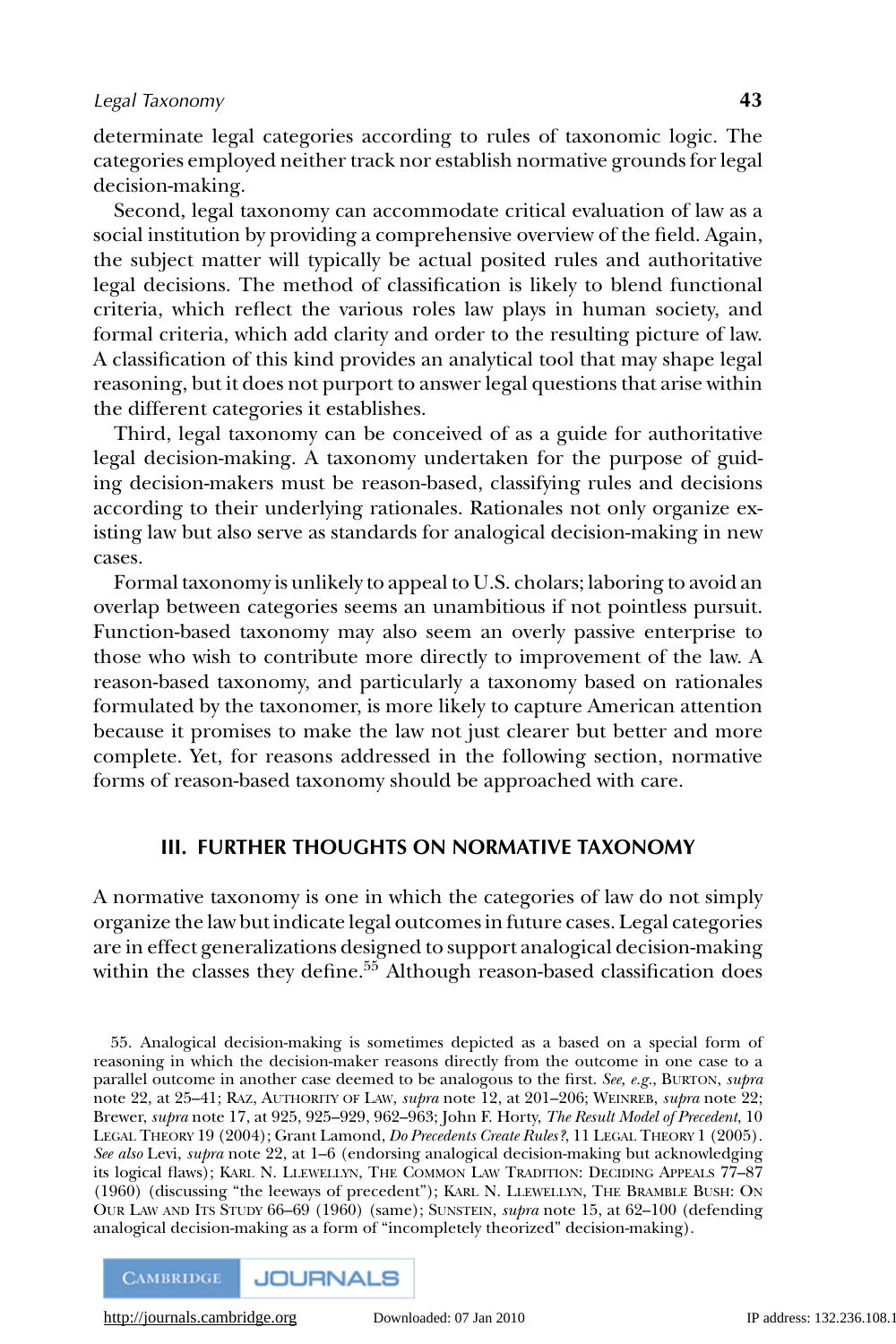not necessarily carry normative implications, normative taxonomy must be reason-based.

I have identified three forms of reason-based classification. The first classifies posited rules and decisions according to the rationales consciously adopted by authoritative decision-makers; the second classifies posited rules and decisions (or attributed rules) according to rationales constructed by the taxonomer to fit the rules; the third classifies ideal rules according to their ideal rationales. In theory, any of these forms of reason-based classification could be employed for normative purposes, to provide legal authorities with standards for decision. The resulting standards, however, differ in significant ways. Moreover, the effect of each form of classification may depend on the authorities to whom it is addressed. The potential target audience for a normative taxonomy of law includes two types of legal decision-makers those who posit legal rules and those who adjudicate disputes—with different implications for the choice of classificatory scheme.

#### A. Classification as a Guide for Adjudicators

Suppose a taxonomer undertakes to classify law in a way that will provide decisional standards for judges adjudicating disputes. The classification may track intended rationales for past rules and decisions, attributed rationales for past rules and decisions, or ideal rationales for ideal rules. Two of these choices—intended rationales and ideal rationales—run a risk of self-contradiction.

Beginning with intended rationales for actual rules, the difficulty here is that the authorities who posited the rules might not want the rationales that motivated them to have the force of law, for several reasons. First, rule-making authorities might view their rationales as tentative and therefore might prefer to limit the positive effect of their decisions to the terms of a comparatively narrow rule. Second, rule-making authorities may have chosen to posit limited, determinate rules because they believed that determinate rules would coordinate behavior more effectively than relatively indeterminate rationales or that decision-makers would err less often if they followed determinate rules than they would if they referred directly to the rationales behind the rules.<sup>56</sup> Determinate rules are likely to be underinclusive or overinclusive and consequently likely to prescribe some outcomes

Others (including myself) have maintained that analogical decision-making is in fact a more or less conscious application of general rules. *See, e.g.*, ALEXANDER & SHERWIN, DEMYSTIFYING, *supra* note 14, at 66–87; ALEXANDER & SHERWIN, RULES OF RULES, *supra* note 12, at 125–135; RICHARD A. POSNER, THE PROBLEMS OF JURISPRUDENCE 86–98 (1990); SCHAUER, PLAYING BY THE RULES, *supra* note 12, at 183–187; Larry Alexander, *Bad Beginnings*, 145 U. PA. L. REV. 57, 80–86 (1996). *See also* Emily Sherwin, *A Defense of Analogical Reasoning*, 66 U. CHI. L. REV. 1179 (1999) (defending the indirect benefits of a practice of analogical reasoning).

56. For fuller discussion of the reasons rule-makers may prefer that rule subjects obey the rules without considering whether the outcomes of the rules are consistent with the purposes and principles the rules are designed to carry out, *see* ALEXANDER & SHERWIN, RULES OF RULES,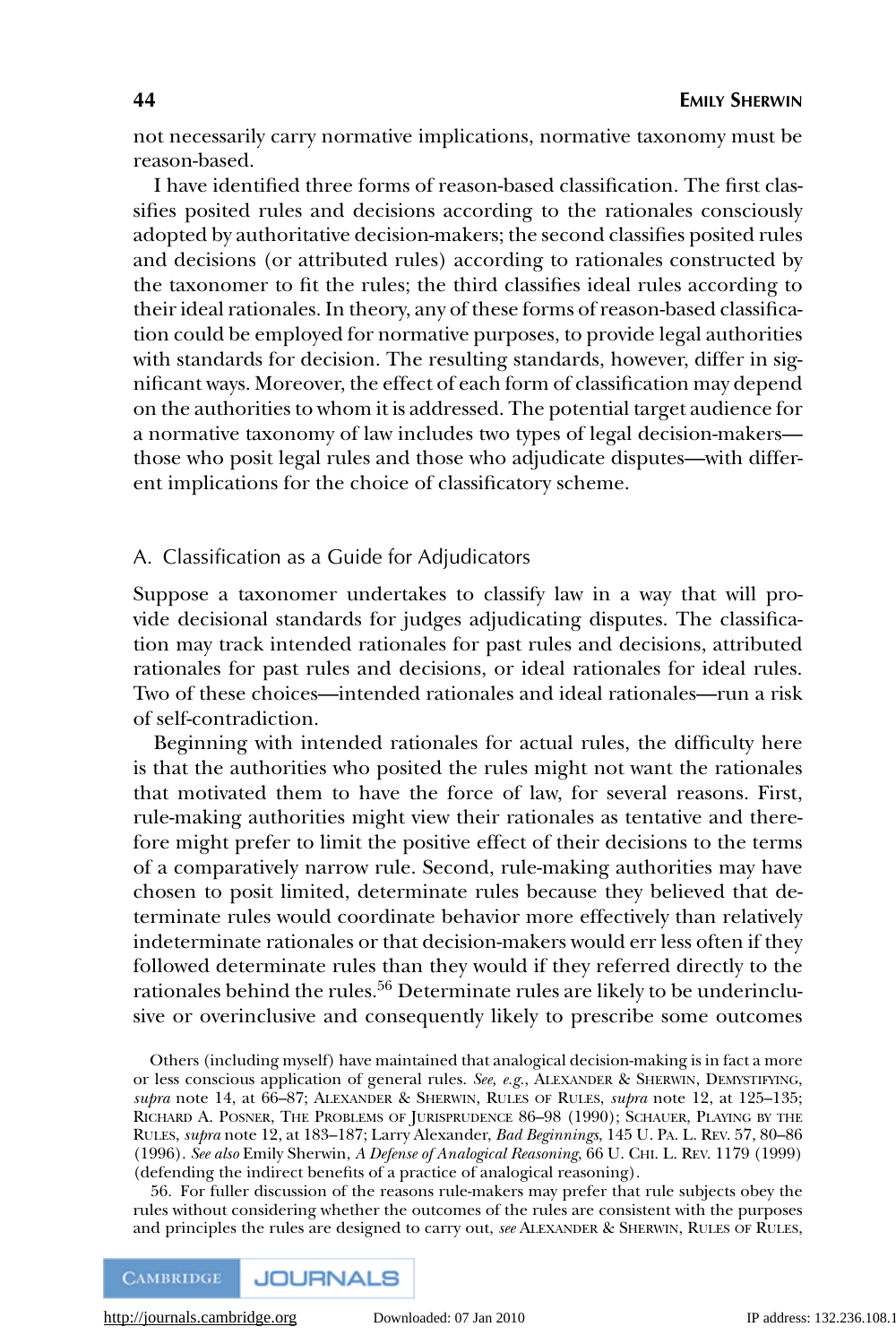that are wrong, judged by the rationales that support the rules. Human reasoning, however, can also result in error. If the sum of error likely to follow when judges attempt to apply broad principles to particular cases is greater than the sum of error likely to follow from consistent adherence to the rules, the best course is for judges to follow the rules according to their terms. Accordingly, legal authorities who have chosen to posit rules presumably intend that the rules, not their rationales, should govern judicial decisions.57 It follows that a taxonomy that offers actual rationales as standards for decision departs from and may contradict the intentions of the authoritative sources on which it relies.

Similar reasoning applies to a taxonomy that classifies ideal rules according to ideal rationales. In this case, there are (as yet) no rule-making authorities; the taxonomer formulates both the rules and their rationales. The choice of determinate rules implies that consistent application of the rules will yield a better sum of decisions than direct reference to their rationales, because determinate rules settle controversy, facilitate coordination, and prevent reasoning errors. If so, normative application of a reason-based taxonomy based on ideal rationales will distort the operation of the system's ideal posited rules and thus indirectly contradict its ideal rationales.<sup>58</sup>

When classification is based on attributed rationales, normative use of a reason-based taxonomy is not contradictory in this way. The objective is not to provide a supporting framework for ideal legal rules but to enable courts to elaborate on and update the body of existing rules. The enterprise of constructing attributed rationales for posited rules and decisions assumes that within the limits imposed by the requirement of fit, rationales trump rules. Attributed rationales are supposed to provide courts with a superior and more comprehensive source of decision-making authority, drawn from but not limited to existing rules and precedents, which will enable them to distinguish recalcitrant rules and develop new rules by analogy. A comprehensive taxonomy of law based on attributed rationales offers courts an organized set of ready-made rationales (legal principles, in Dworkinian terms) to facilitate the project of expanding and improving on  $law.59$ 

*supra* note 12, at 53–95; SCHAUER, PLAYING BY THE RULES, *supra* note 12, at 128–34; Larry Alexander, *The Gap*, 14 HARV. J.L. & PUB. POL'Y 695 (1991).

57. *See* RAZ, MORALITY OF FREEDOM, *supra* note 12, at 57–62, 70–80 (discussing "exclusionary" reasons and the "normal justification" for rules).

58. Perhaps this effect could be avoided by limiting access to the taxonomy of ideal reasons for law to those who design legal rules and withholding access from those who are expected to follow and apply legal rules. Yet the prospect of an esoteric legal taxonomy, hidden from most legal actors, poses a variety of practical and moral problems. *See* ALEXANDER & SHERWIN, RULES OF RULES, *supra* note 12, at 86–91; Larry Alexander & Emily Sherwin, *The Deceptive Nature of Rules*, 142 U. PA. L. REV. 1191, 1211–1222 (1994). Not least of these practical difficulties is that in a system that accepts the doctrine of precedent, adjudicators *are* lawmakers.

59. *See* Lawrence Alexander & Michael Bayles, *Hercules or Proteus: The Many Theses of Ronald Dworkin*,5SOC. THEORY & PRAC. 267, 271–278 (1980); Alexander & Kress, *supra* note 44, at 753–754.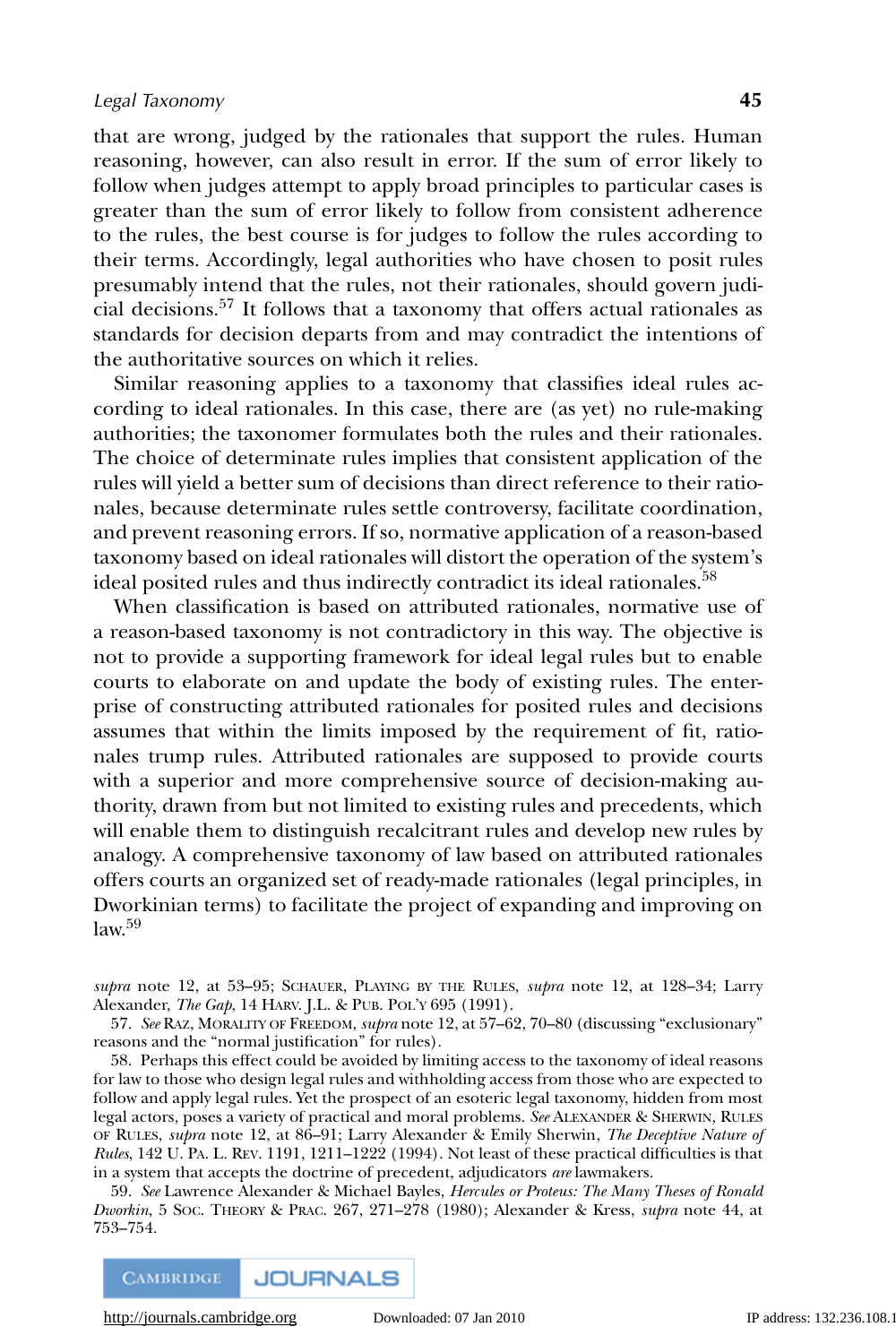At the same time, a taxonomy of attributed rationales, designed for normative use, will not be as effective as a set of determinative, authoritative rules in settling controversy and coordinating conduct. In contrast to determinate rules, rationales are open-ended, inviting substantial variations in interpretation. $60$  Nor are rationales conclusive; they are influential reasons for decision that may come into conflict in particular cases. When this occurs, judges must weigh them against one another with a process that is likely to yield varying results.<sup>61</sup>

In my own view—a view that is influenced by positivism—normative taxonomy based on attributed rationales is not a fruitful enterprise. For a positivist, law consists of the set of prescriptions identified as authoritative by social rules of recognition. $62$  In cases not governed by authoritative law, judges must exercise their best judgment, all things considered, to resolve the disputes before them. $63$  That is to say, they must engage in moral and empirical reasoning, seeking wide reflective equilibrium between initial judgments and plausible justifying principles.<sup>64</sup> Attributed rationales do not fit into this understanding of law; they are not rules posited by authorities,

60. A preliminary difficulty is that there is no unique set of attributed rationales that best meet the criteria of overall virtue and fit with rules and decisions. It is not obvious how closely rationales must fit with existing rules and decisions to qualify as attributed rationales. *See* DWORKIN, LAW'S EMPIRE, *supra* note 18, at 255 ("different judges will set [the threshold of fit] differently"). The problem of fit is further complicated by the effect of new decisions: new decisions add to the body of law and thus alter the threshold of fit. *See* Alexander & Kress, *supra* note 44, at 756–757; Kress, *supra* note 44, at 380. In the absence of moral consensus, judges also might differ about which qualifying rationales are best. Thus, if the threshold of fit could be regularized, decision-makers still might not converge on the same set of attributed rationales. Different taxonomers might propose different schemes, and judges might not accept what taxonomers had to offer. If a particular scheme became prestigious enough to command substantial loyalty among judges, the problem of divergent rationales would be solved but the additional sources of inconsistency mentioned in the text would remain.

61. *See* DWORKIN, TAKING RIGHTS SERIOUSLY, *supra* note 18, at 26–27. Assigning weight to attributed rationales is a difficult if not impossible task. Attributed rationales are not morally ideal rationales; they are shaped in part by the requirement of fit with existing rules and past decisions and so are sure to incorporate some number of mistakes. Thus, when attributed rationales conflict, the question for judges is what moral weight to assign to reasons for decisions that are, by hypothesis, morally flawed. Correct moral principles cannot provide the answer, because the question itself makes no moral sense. Ultimately, therefore, the weight assigned to different principles depends on the judge's unregulated sense of which principle leads to the best result. *See* Alexander & Kress, *supra* note 44, at 756–757.

62. *See, generally*, HART, *supra* note 16, at 77–107.

63. *See, generally*, *id.* at 121–133.

64. Wide reflective equilibrium is the method of moral reasoning described by John Rawls, in which the reasoner tests a tentative moral principle against moral judgments about the correct outcome in particular instances within its scope. *See* JOHN RAWLS, A THEORY OF JUSTICE 14–21, 43–53, 578–582 (1971); John Rawls, *Outline of a Decision Procedure for Ethics*, 60 PHIL. REV. 177 (1951). The reasoner continues to adjust both the tentative principle and his or her more particular judgments, and also to seek independent confirmation from accepted background theories about the world, until an equilibrium is reached. As a method of justifying action or decisions, reasoning to wide reflective equilibrium is open to some devastating logical criticisms, but it is probably the best option we have. For explanation and defense of the method of reasoning to wide reflective equilibrium, *see* Norman Daniels, *Wide Reflective Equilibrium and Theory Acceptance*, 76 J. PHIL. 256 (1979). For criticism, *see, e.g.*, D.W. Haslett, *What Is Wrong with Reflective Equilibria?*, 37 PHIL. Q. 305 (1987).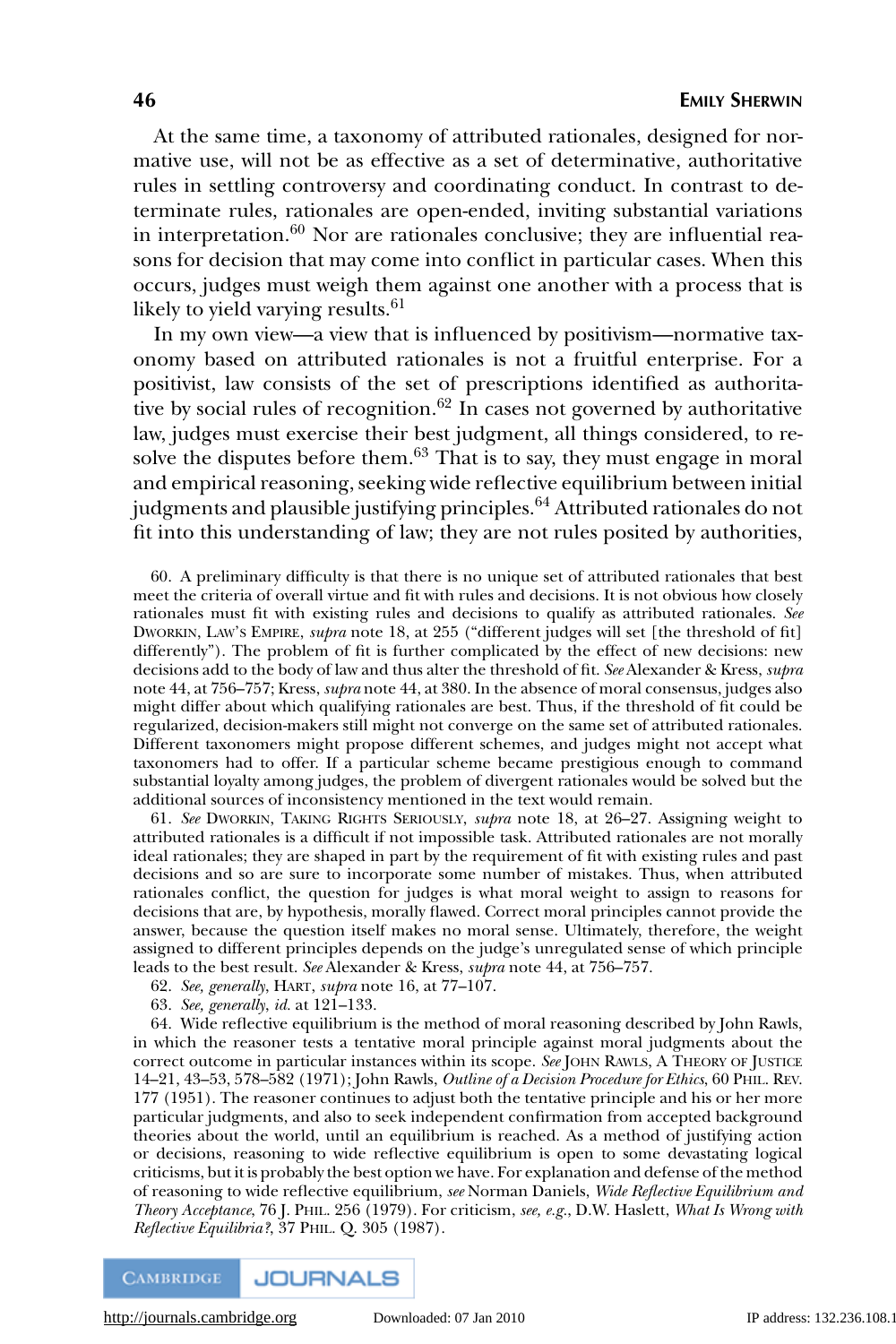nor are they moral principles of the type that positivist judges apply in the absence of rules.65 Instead, they are imperfect norms constructed from the data of prior decisions and preexisting rules, which have neither legal nor moral authority for decision-makers.

In contrast, both formal taxonomy and function-based taxonomy are consistent with legal positivism. A formal taxonomy makes posited rules more accessible to judges; a function-based taxonomy may help judges connect posited rules to disputes. A formal or function-based taxonomy of existing rules and prior decisions may also help judges decide cases in the absence of posited rules by providing a ready source of examples for use in the process of reasoning to reflective equilibrium.<sup>66</sup> Neither of these methods, however, purports to override rules posited by recognized legal authorities.

# B. Classification as a Guide to Lawmakers

A normative, reason-based taxonomy of law might also be addressed to authorities who posit legal rules. In this case, categories of law based on the rationales for legal rules would serve as standards for assessing current rules or announcing new ones. The implication of each category included in the scheme would be that lawmakers should promulgate conforming rules and repeal rules that either lack rationales or produce too many outcomes in conflict with their supporting rationales. Again, any of the possible forms of reason-based classification—classification based on intended rationales, classification based on attributed rationales, or classification based on ideal rationales—could in theory provide normative guidance.

For the purpose of guiding lawmakers, a classification based on the intended rationales for prior rules and decisions is likely to have only modest benefits. Lawmakers might look to the reasons relied on by previous lawmakers to support rules as a source of epistemic authority based on the experience and presumed wisdom of their predecessors.<sup>67</sup> They might also

65. Nor is an attributed rationale a form of moral principle incorporated by authoritative sources into law. Positivists disagree about whether moral principles can become legally authoritative by incorporation. *See, e.g.*, RAZ, MORALITY OF FREEDOM, *supra* note 12, at 42–51 (defending exclusive legal positivism); Jules L. Coleman, *Incorporationism, Conventionalism, and the Practical Difference Thesis*,4LEGAL THEORY 381, 383–385 (1998) (defending inclusive legal positivism); Scott J. Shapiro, *On Hart's Way Out*, 4 LEGAL THEORY 469 (1998) (defending exclusive legal positivism).

66. Examples furnished by the prior decisions can serve as a check on tentative decisional principles formulated by the judge. Using past cases to test decisional principles, however, is quite different from reasoning by analogy based on legal principles drawn from past cases. A judge constructing a legal principle takes the outcomes of past decisions as fixed starting points; a positivist judge deciding a case that falls outside the scope of prior posited rules uses the facts of past cases to test the moral soundness of an independent decisional principle. *See* Alexander, *Bad Beginnings*, *supra* note 55, at 66–68 (explaining the differences between analogical reasoning in law and reasoning to reflective equilibrium).

67. For a discussion of epistemic authority, *see* HEIDI M. HURD, MORAL COMBAT 63–65 (1999).

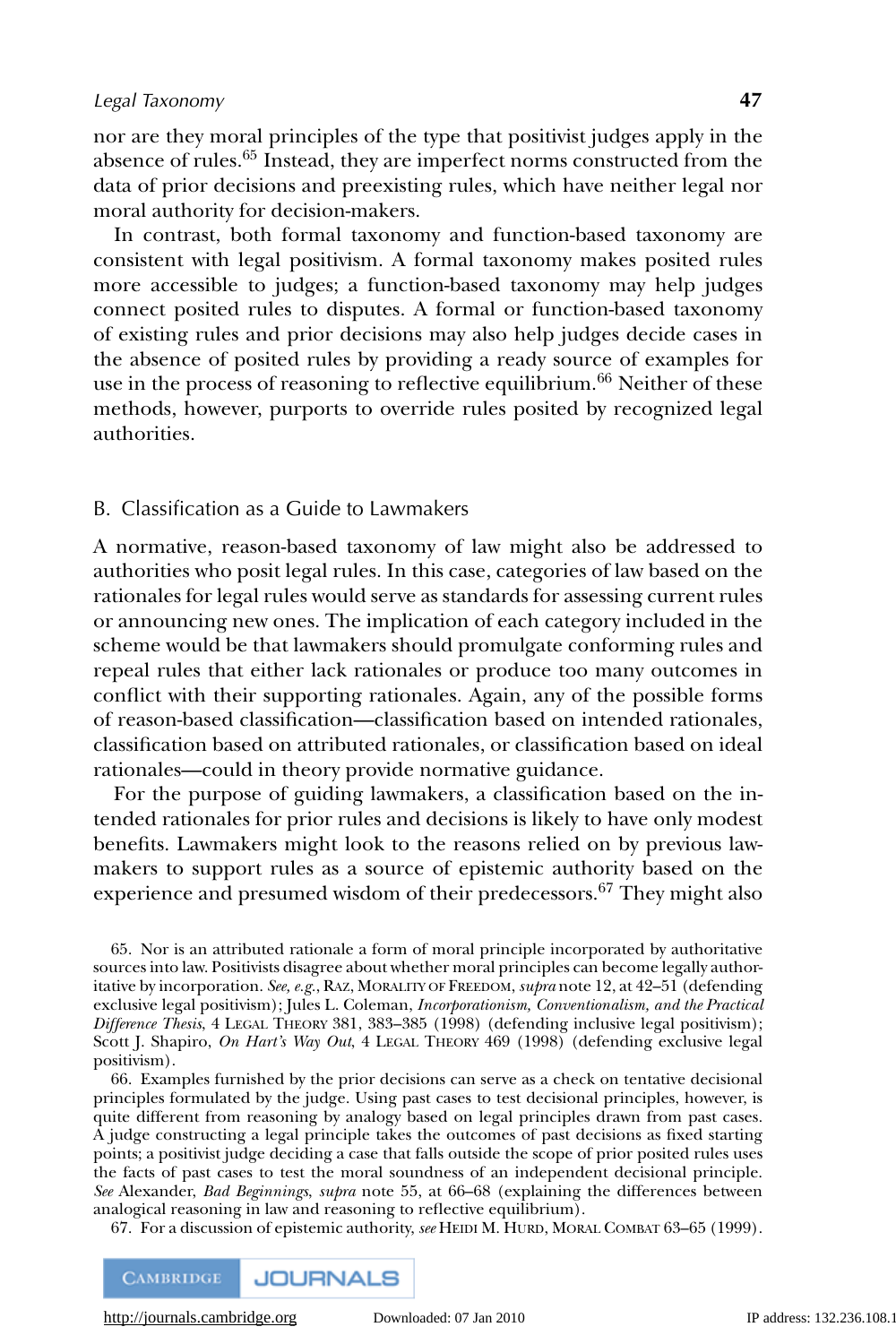consult the rationales of existing rules to determine whether changed circumstances had made the rules obsolete or whether the rules were misconceived from the outset.

A scheme of classification based on ideal (morally correct) rationale for ideal rules would certainly be helpful to lawmakers designing rules, if in fact a set of ideal rationales for legal rules could be compiled. Of course, a taxonomy sorting ideal rules according to ideal rationales would provide a set of rules; but lawmakers might turn to the set of rationales it assembled when new problems called for additional rules. One difficulty with a scheme of this kind is that ideal rationales ultimately reduce to a single master principle or a small set of deontic principles, either of which is likely to be controversial. Nevertheless, in principle a taxonomy assembling ideal rationales for legal rules for ideal legal rules has obvious benefits for lawmakers.

A classification based on attributed rationales, used to providing normative guidance to lawmakers, is more difficult to assess. Attributed rationales for posited rules (or for rules attributed to legal decisions) are not ideal rationales.<sup>68</sup> Because they are constructed to fit a body of existing rules or decisions, they incorporate the flaws of existing rules or decisions. A taxonomer assembling attributed rationales might reject some number of posited rules and decisions as mistakes, but the rationales the taxonomer constructs cannot qualify as attributed rationales unless they explain a significant proportion of the material from which they are drawn. Therefore, attributed rationales provide morally imperfect standards for future rules. On the other hand, some might argue that a comprehensive set of attributed rationales for existing legal rules and decisions, relied on by lawmakers for guidance in designing or revising rules, would promote consistency in law. On this view, internal consistency in the body of law has intrinsic virtue independent of the substantive content of particular legal rules.<sup>69</sup>

#### C. The Problem of Judges

I have suggested that the advantages and disadvantages of different forms of normative taxonomy intended to guide legal decision-making depend in part on the audience of decision-makers to whom the taxonomy is addressed. In particular, a taxonomy that sorts posited rules according to their intended rationales or a taxonomy that sorts ideal rules according to their ideal rationales can be self-contradictory when relied on by adjudicators if the rule-making authority intended to posit authoritative rules.

<sup>68.</sup> *See* text accompanying note 44, *supra*.

<sup>69.</sup> *See* DWORKIN, LAW'S EMPIRE, *supra* note 18, at 178–182, 217–219 (discussing "legislative integrity" and arguing that legislatures should avoid "checkerboard" laws in order to maintain "consistency in principle among the acts of the state," even if legislation of this kind would achieve a fair compromise among competing political views). Dworkin warns, however, that considerations of justice can override considerations of consistency. *Id.* at 218–219.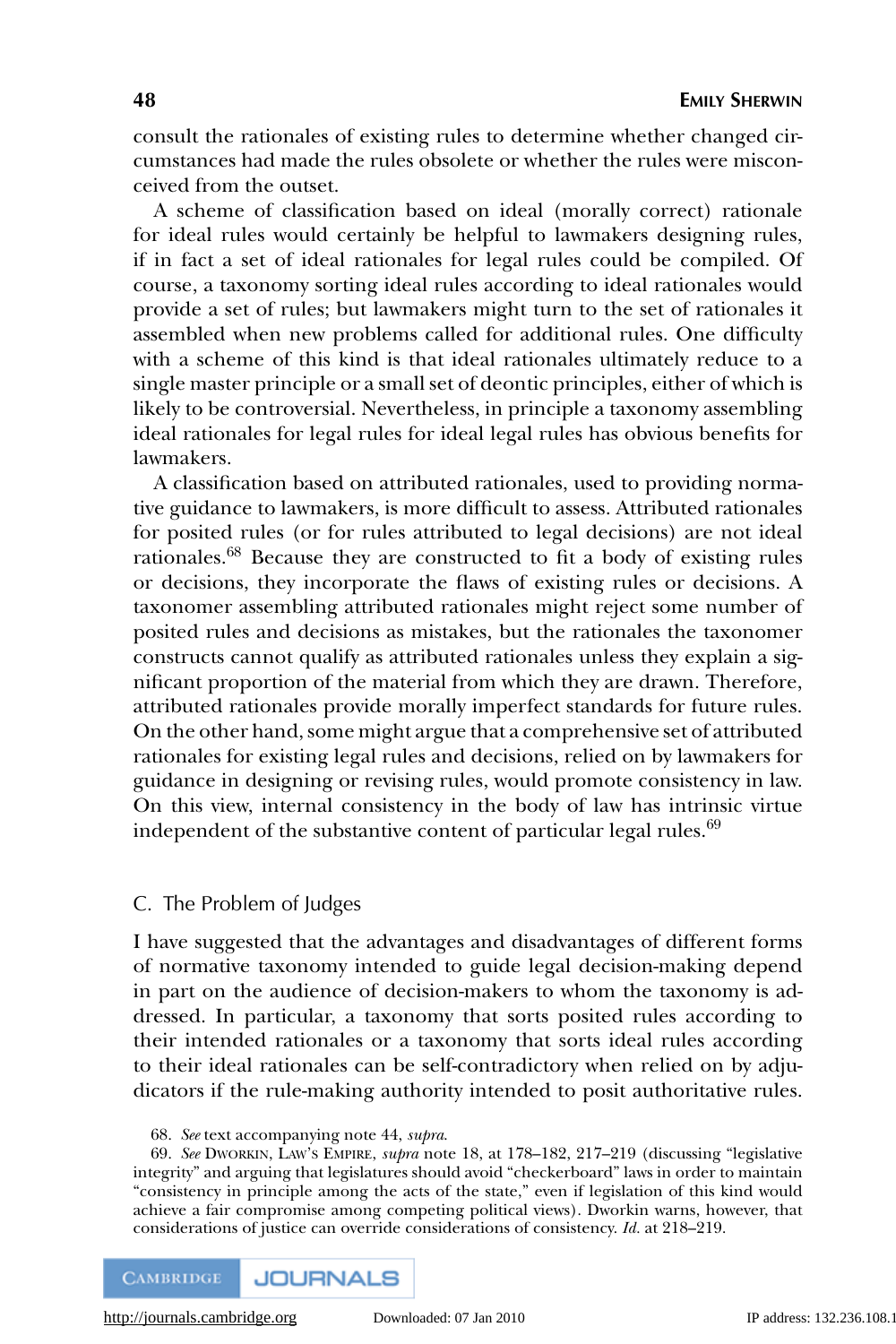Addressed to lawmakers, however, a taxonomy based on intended or ideal rationales does not have this negative effect and may assist the lawmaker in designing or evaluating rules. A taxonomy based on attributed rationales is not self-contradictory when relied on by adjudicators but will undermine the benefits of determinate rules. Depending on one's point of view, a taxonomy of attributed rationales, when offered to lawmakers, either promotes internal consistency or incorporates an unacceptable level of error. In any event, audience matters in evaluating reason-based methods of taxonomy.

In a system that recognizes the authority of judicial precedent, normative taxonomy aimed at judges presents a particularly complicated problem because judges function both as adjudicators and as lawmakers. Moreover, judges face special difficulties as rule-makers because they announce rules in the course of deciding concrete disputes.<sup>70</sup> When a judge designs a rule after hearing or reviewing the evidence in a particular case, the facts of that case will stand out prominently in the judge's mind. As a result, a variety of cognitive biases may affect the judge's perception of the consequences of the rule.<sup>71</sup> For example, what cognitive psychologists call the "availability" heuristic" may lead the judge to assume that the facts of the current case are representative of the class of cases governed by a proposed rule and consequently to ignore or discount statistical likelihood.<sup>72</sup> Similarly, the "affect heuristic" may lead judges to give undue weight to facts portrayed in emotional terms by the parties before the court.<sup>73</sup> These and other biases may lead the judge to misjudge the future effects of the rule over the range of cases that fall within its terms.

The susceptibility of judges to cognitive bias suggests that a reason-based taxonomy of law, providing both sound rationales for rules and alternative examples of normatively related rules and decisions for comparison, might be particularly helpful for judges in their role as rule-makers. Yet a reason-based taxonomy may also lead judges acting as adjudicators to depart from well-justified legal rules when the rules prescribe outcomes that

70. *See, e.g.*, ALEXANDER & SHERWIN, DEMYSTIFYING, *supra* note 14, at 109–114; Frederick Schauer, *Do Cases Make Bad Law?*, 73 U. CHI. L. REV. 833, 893–906 (2006).

71. *See, generally,* JUDGMENT UNDER UNCERTAINTY: HEURISTICS AND BIASES 163 (Daniel Kahneman, Paul Slovic, & Amos Tversky eds., 1982); HEURISTICS & BIASES, *supra* note 23; SCOTT PLOUS, THE PSYCHOLOGY OF JUDGMENT AND DECISION MAKING (1993); *Symposium: The Behavioral Analysis of Legal Institutions: Possibilities, Limitations, and New Directions*, 32 FLA. ST. U. L. REV. 315 (2005).

72. *See, e.g.*, Amos Tversky & Daniel Kahneman, *Availability: A Heuristic for Judging Frequence and Probability*, *in* JUDGMENT UNDER UNCERTAINTY: HEURISTICS AND BIASES 163 (Daniel Kahneman, Paul Slovic, & Amos Tversky eds., 1982); PLOUS, *supra* note 71, at 121–130; Schauer, *Do Cases Make Bad Law?*, *supra* note 70, at 894–895; Jeffrey J. Rachlinski,*Bottom-up versus Top-down Lawmaking* 73 U. CHI. L. REV. 933, 942–943 (2006); Norbert Schwarz & Leigh Ann Vaughn, *The Availability Heuristic Revisited: Ease of Recall and Content of Recall as Distinct Source of Information*, *in* HEURISTICS & BIASES: THE PSYCHOLOGY OF INTUITIVE JUDGMENT 103 (Thomas Gilovick, Dale Griffin, & Daniel Kahneman eds., 2002).

73. *See, e.g.*, Paul Slovic, Melissa Finucane, Ellen Peters, & Donald G. MacGregor, *The Affect Heuristic*, *in* HEURISTICS AND BIASES: THE PSYCHOLOGY OF INTUITIVE JUDGMENT 397 (Thomas Gilovick, Dale Griffin, & Daniel Kahneman eds., 2002); Rachlinski,*supra* note 72, at 943.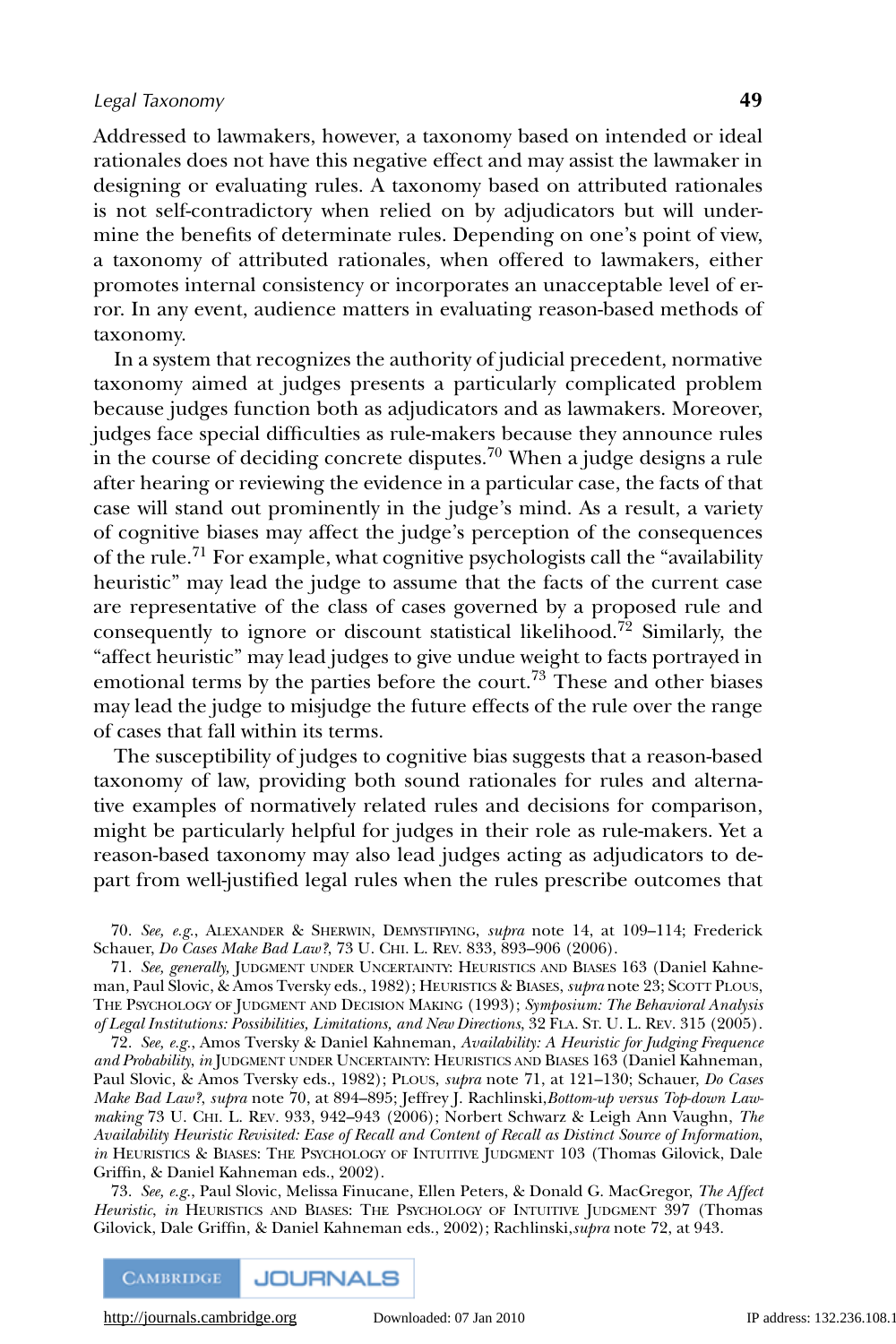appear to conflict with their rationales. If judges treat rules as transparent to their rationales, they will, over time, undermine the benefits of the rules.

In theory, the two roles of judges are distinct. A judge applying an established rule to resolve a dispute may understand the advantages of determinate, authoritative legal rules and thus ignore the reasons underlying the rules for purposes of adjudication. The same judge, faced with the need to formulate a rule, might seek out the rationales of existing rules and thus might consult a reason-based taxonomy of law. Yet even a judge who is a aware of the theoretical distinction between adjudication and lawmaking may be psychologically unable to compartmentalize in this way. A judge who has glimpsed a set of rationales for rules will find it hard to adhere to a normally efficacious rule when the rule points to a questionable result.<sup>74</sup> There is no easy solution to this dilemma. It does suggest, however, that normative taxonomy should be treated with caution, bearing in mind the value of rules.

# **IV. TAXONOMY IN ACTION: THE EXAMPLE OF UNJUST ENRICHMENT**

To this point, I have discussed legal taxonomy in abstract theoretical terms with few concrete examples. Illustrations are hard to come by, not because taxonomy is scarce but because most available legal taxonomies are both partial and, in terms of the various distinctions I have drawn, hybrid. The example that comes closest to a deliberate, comprehensive, and methodologically consistent taxonomic project is Birks's taxonomy of the common law, and even Birks's taxonomy is sometimes mixed in its approach.75 For the most part, Birks's classification is formal, shaped by logical imperatives and avoiding normative claims. Yet Birks occasionally aspired to goals such as constraint, consistency, and like treatment of like cases, which suggest a more functional or even a normative approach to taxonomy.<sup>76</sup>

Rather than focusing on particular scholarly works, therefore, I attempt below to illustrate my points with a frequent subject of taxonomic debate, the law of unjust enrichment. In some respects, unjust enrichment is atypical because the value-laden term "unjust" makes prevention of unjust enrichment an unusually amorphous topic. I choose it, however, because it has

76. *See* Birks, *Definition and Division*, *supra* note 4, at 34–35; Birks, *Equity*, *supra* note 4, at 4–5.



<sup>74.</sup> For a fairly pessimistic assessment of the capacity of judges to distinguish between overruling unjustified rules and disregarding justified rules when they produce unpalatable results, *see* ALEXANDER & SHERWIN, DEMYSTIFYING, *supra* note 14, at 114–117.

<sup>75.</sup> Legal commentary pursuing a particular substantive approach to law, such as RICHARD POSNER, ECONOMIC ANALYSIS OF LAW, *supra* note 21, often proceeds in taxonomic form as a formal, functional, or reason-based classification of ideal legal rules. *See id.,* contents at xxii. In work of this kind, however, taxonomy is usually incidental to the author's substantive project.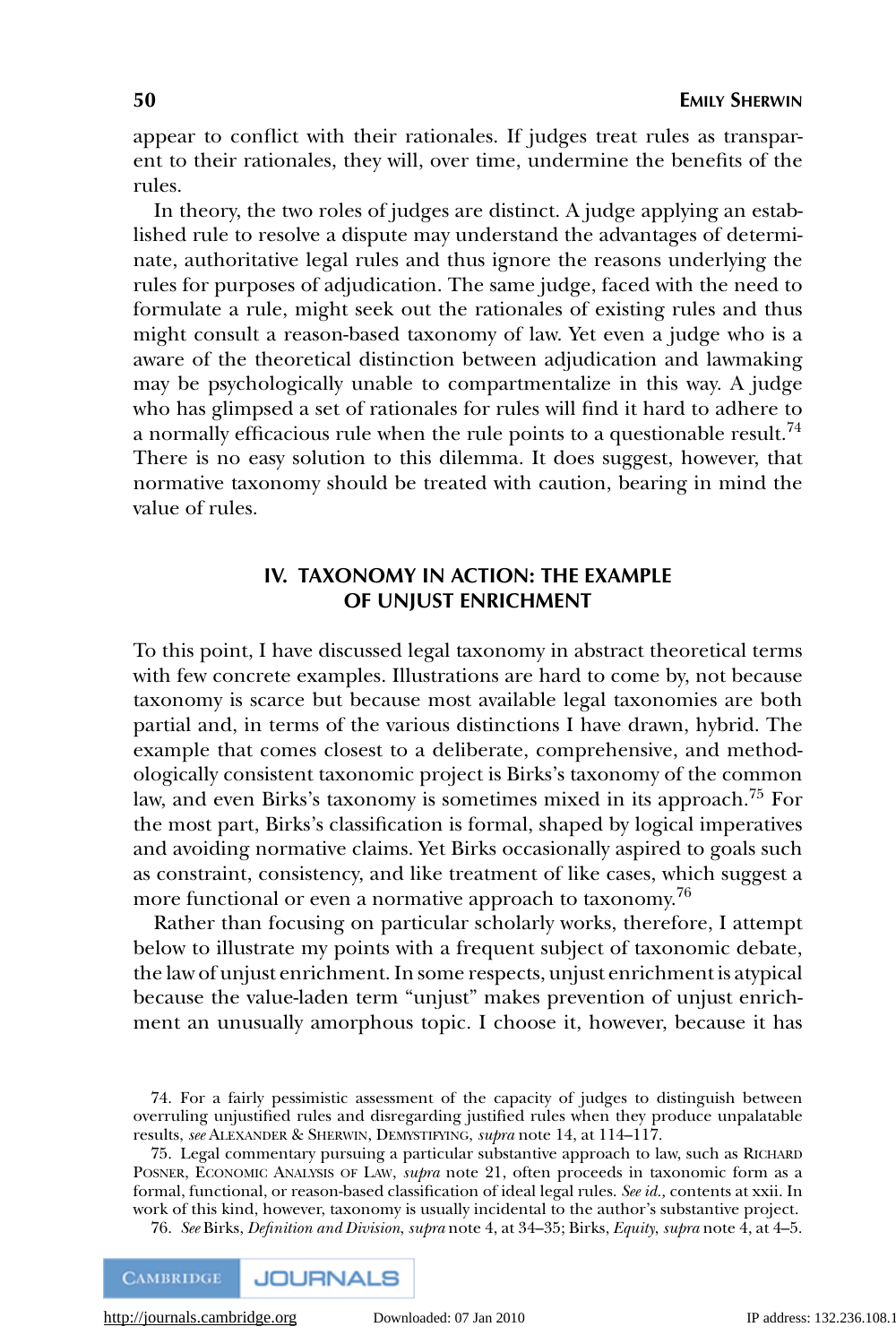played a major role in English debates over taxonomy, generating sometimes heated arguments that reflect the different approaches I identify.

Unjust enrichment has a long history in the civil law and surfaced in American scholarship more than a hundred years ago.<sup>77</sup> In 1937, Warren Seavey and Austin Scott published the first Restatement of Restitution, which identifies unjust enrichment as the common theme of a variety of legal and equitable claims and establishes the term "unjust enrichment" in the vocabulary of American common law.<sup>78</sup> Beginning in the 1950s, John Dawson and George Palmer engaged in a lively debate about the content, function, and virtues of legal relief based on unjust enrichment.<sup>79</sup> Nevertheless, the subject was never well understood in the common-law world, and it fell into a state of confusion and misuse after Dawson and Palmer retired from the scene. In recent years, interest in restitution and unjust enrichment has spiked, particularly in the U.K. $^{80}$  Meanwhile, the American Law Institute is at work on a new Restatement (Third) of Restitution and Unjust Enrichment, under the guidance of Andrew Kull.<sup>81</sup>

One subject of debate among scholars interested in unjust enrichment has been the role the concept of unjust enrichment plays or should play in judicial decision-making. Some use the term "unjust enrichment" as a shorthand reference to a category of posited law.<sup>82</sup> On this view, unjust enrichment is not a decisional principle authorizing courts to grant relief but only a conventional reference to a set of more particular legal rules or, at most, a common feature of various disputes in which courts have granted relief. Others associate unjust enrichment with a particular type of legal claim based on gains obtained by one party at another's expense.<sup>83</sup> For other scholars, unjust enrichment is a normative principle that provides courts with a reason for decision in all cases that fall within its scope.<sup>84</sup> On

77. *See* WILLIAM A. KEENER,ATREATISE ON THE LAW OF QUASI-CONTRACTS 16 (1893); J.B. Ames, *The History of Disgorgement*,2HARV. L. REV. 53, 66, 69 (1888); Andrew Kull, *James Barr Ames and the Modern History of Unjust Enrichment*, 25 OXFORD J. LEGAL STUD. 297 (2005).

78. RESTATEMENT OF RESTITUTION §1 (1937); *see* Warren A. Seavey & Austin W. Scott, *Restitution*, 213 LEGAL Q. REV. 29 (1938).

79. See, e.g., JOHN P. DAWSON, UNJUST ENRICHMENT: A COMPARATIVE ANALYSIS (1951); 1-4 GEORGE E. PALMER, THE LAW OF RESTITUTION (1978 & Supp. 1998); John P. Dawson, *Restitution without Enrichment*, 61 B.U. L. REV. 563 (1981).

80. *See* note 2 and accompanying text, *supra*.

81. Draft RESTATEMENT, *supra* note 26.

82. *See, e.g.*, PETER BIRKS, *Introduction*, *in* UNJUST ENRICHMENT 18–25 (2003); DAGAN, LAW AND ETHICS OF RESTITUTION, *supra* note 2, at 12–18, 25–33; Birks, *Definition and Division*, *supra* note 4, at 21; Andrew Kull, *Rationalizing Restitution*, 83 CAL. L. REV. 1191, 1195–1196 (1995); Emily Sherwin, *Restitution and Equity*, 79 TEX. L. REV. 2083, 2108–2112 (2001). Cf. DAWSON, UNJUST ENRICHMENT, *supra* note 79, at 4–5, 7–8, 24–26 (suggesting that unjust enrichment is too broad an idea to serve as a legal rule).

83. The draft RESTATEMENT appears to reflect this view, although the RESTATEMENT also covers certain claims against defendants who have not received actual benefits, in order to undo the effects of invalid contracts. *See* draft RESTATEMENT, *supra* note 26, §1 cmt. a (Discussion Draft 2000) ("The source of a liability in restitution is the receipt of an economic benefit.").

84. Commentary that can be read this way includes DAN B. DOBBS, LAW OF REMEDIES, §4.1(2), at 557–558 (2d ed. 1993) (characterizing unjust enrichment as "the fundamental substantive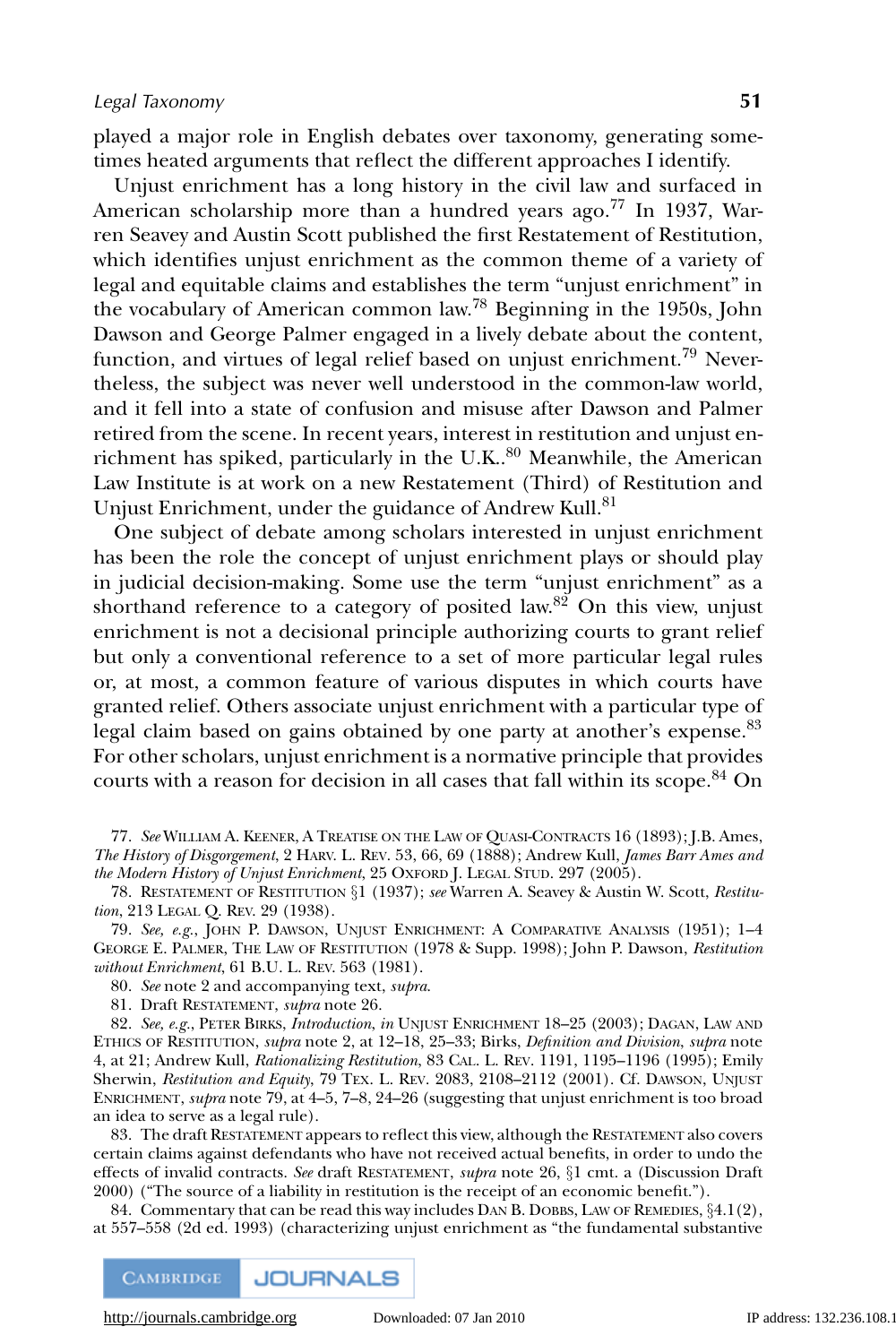this view, the principle of unjust enrichment instructs judges to grant relief whenever it appears that a defendant has been unjustly enriched at the expense of a plaintiff.<sup>85</sup>

These different understandings of unjust enrichment correspond to the different approaches to legal taxonomy described above. In a formal taxonomy, the legal category of unjust enrichment describes a class of rules and decisions holding defendants liable to plaintiffs, which are conventionally grouped according to the common feature of unjust enrichment. Because the rules and decisions included in this category do not fit within other commonly recognized legal categories such as tort or contract, $86$  unjust enrichment occupies an otherwise unoccupied logical space in the overall picture of law. The legal category of unjust enrichment, however, says nothing, one way or the other, about whether a courts should grant relief in new cases of unjust enrichment.

In a function-based taxonomy, unjust enrichment describes a type of dispute to which courts must respond. The rules included in this category apply to claims based on gains that the claimant believes to be unjust. Once again, however, the existence of a legal category of unjust enrichment does not imply that courts should grant relief whenever they find that an unjust enrichment has occurred.

In a reason-based taxonomy of law, the category "unjust enrichment" encompasses a set of rules and decisions that reflect a broader decisional principle—that courts *should* act to prevent unjust enrichment. Assuming that the taxonomy is intended to be normative for decision-makers (or is accepted as normative by decision-makers), prevention of unjust enrichment also provides an analogical link between those rules and decisions and new cases of unjust enrichment. The implication of the category "unjust enrichment" is that if a plaintiff can establish that the defendant was enriched at

basis for restitution"); Goff & Jones, *supra* note 2, at 12 (characterizing unjust enrichment as a "principle of justice which the law recognizes and gives effect to in a wide variety of claims"); 1 PALMER, *supra* note 79, §1, at 5 (stating that the idea of unjust enrichment "has played a creative role" in the development of restitution); Robert Goff, APPENDIX: THE SEARCH FOR PRINCIPLE, *in* THE SEARCH FOR PRINCIPLE 313, 324 (William Swadling & Gareth Jones eds., 1999) (favoring "the acceptance of a fully fledged principle of unjust enrichment . . . with the emphasis changing from the identification of specific heads of recovery to the identification and closer definition of the limits to a generalized right of recovery").

85. A particularly broad interpretation of this principle holds that unjust enrichment can and should assume the role once played by equity, enabling courts to make exceptions to otherwise applicable legal rules in all areas of law. *See* Peter Linzer, ROUGH JUSTICE:ATHEORY OF RESTITUTION AND RELIANCE, CONTRACTS AND TORTS 2001 WIS. L. REV. 695, 700–702, 773–775 (2001); Barry Nicholas, *Unjustified Enrichment in the Civil Law and Louisiana Law*, 36 TUL. L. REV. 605, 607–610 (1962) (suggesting that unjust enrichment serves as a corrective to rules of law and as a gap-filler when rules fail). In other words, whenever one party benefits at another's expense from technical application of a rule, the principle of unjust enrichment authorizes courts to correct the outcome of the rule.

86. At least, comparatively narrow definitions of restitution take this position. *See* Kull, *supra* note 82, at 1192.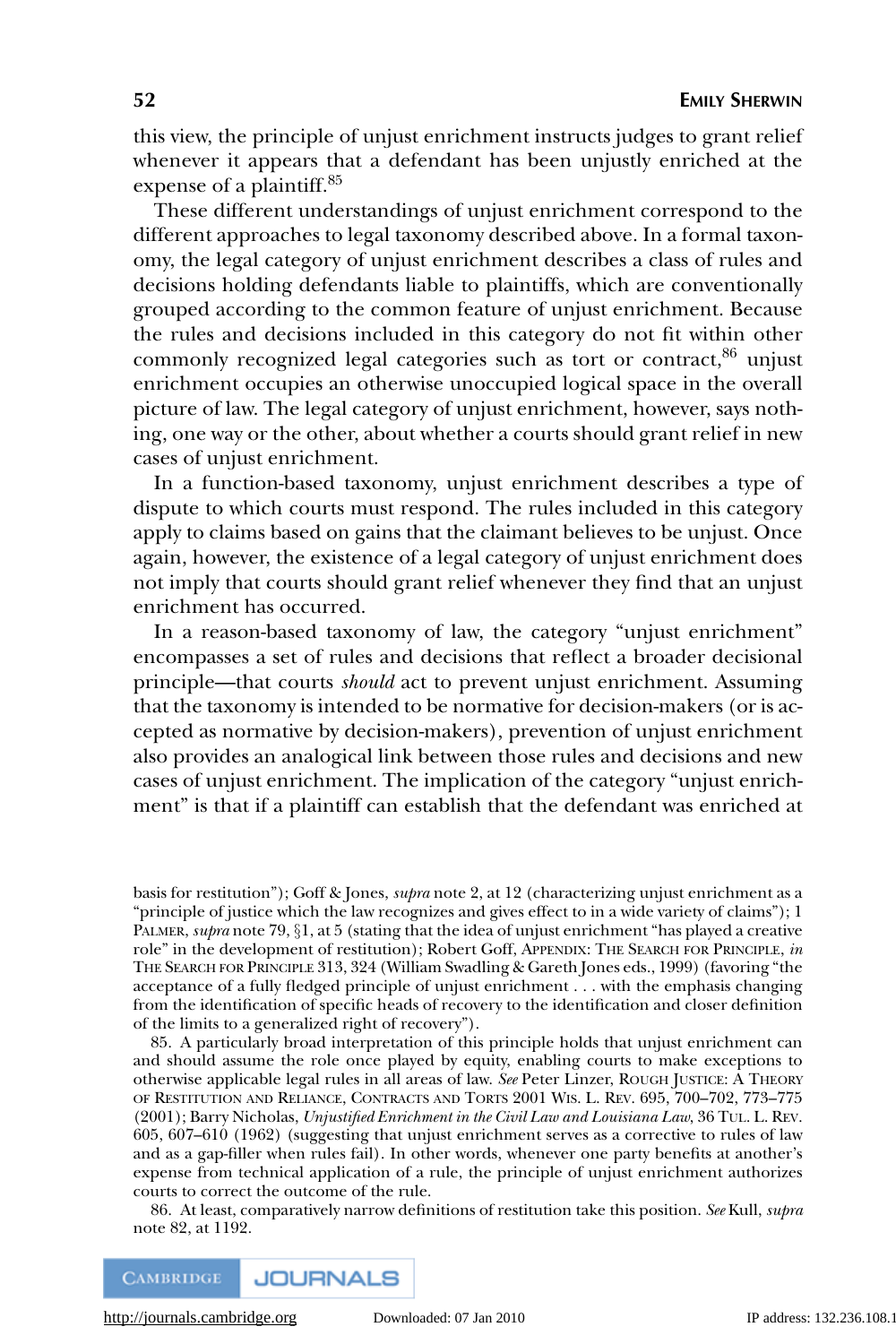a plaintiff's expense in circumstances that appear unjust, the court should grant relief.

Unjust enrichment also illustrates the difference between possible forms for reason-based classification. Unjust enrichment has sometimes appeared as an intended rationale for decisions granting relief to restitution claimants when no specific rule applies. $87$  Unjust enrichment might also be advanced as an attributed rationale for various decisions in the field of restitution. Thus the principle that one person should not be unjustly enriched at another's expense may be the most morally attractive principle capable of explaining, for example, an order for restitution of money paid by mistake;<sup>88</sup> an order imposing a constructive trust on assets a murderer inherited from his victim;<sup>89</sup> or an order for restitution between unmarried ex-cohabitants.<sup>90</sup> At the same time, unjust enrichment may not qualify as an ideal decisional principle. The moral foundation for a general principle in support of claims based on unjust enrichment is debatable at best. Unlike a claim to compensation for injuries,  $91$  a claim to restitution of unjust gains focuses on the relative positions of the claimant and the defendant: the defendant is enjoying a benefit that the claimant believes should rightly be the claimant's.<sup>92</sup> The objective of the claim is at least as much to reduce the defendant's welfare as to improve the position of the claimant, and the sentiment involved is akin to resentment or envy. Thus, although unjust enrichment may provide a broad rationale capable of explaining a variety of specific rules and decisions in area of restitution, it may not be a sound decisional principle for unforeseen future cases.

87. Some notable examples are Kossian v. American National Insurance Co., 254 Cal. App. 647 (1967) (allowing recovery for the value of work performed on land taken over by a mortgagee who also collected on the property); Sharp v. Kosmalski, 351 N.E. 2d 721 (N.Y. 1976) (allowing recovery of gifts bestowed in the course of a romance that ultimately failed).

88. *See* draft RESTATEMENT, *supra* note 26, §§5–12 (Tentative Draft No. 1, 2001).

89. RESTATEMENT OF RESTITUTION §187 (1937); *see* DWORKIN, TAKING RIGHTS SERIOUSLY, *supra* note 18, at 23, 28–29.

90. Draft RESTATEMENT, *supra* note 26, §28 (Tentative Draft No. 3, 2004); *see* Dagan, LAW AND ETHICS OF RESTITUTION, *supra* note 2, at 165–183; Emily Sherwin, *Love, Money, and Justice: Restitution between Cohabitants*, 77 U. COLO. L. REV. 711 (2006).

91. *See, e.g.,* DOBBS, *supra* note 84, §1.1, at 3; Laycock, *supra* note 30, MODERN AMERICAN REMEDIES at 15–16.

92. *See* Emily Sherwin, *Reparations and Unjust Enrichment*, 84 B.U. L. REV. 1443, 1459–1460. In cases of wrongdoing, a reduction in the defendant's welfare might be justified on retributive grounds, but not all claims of unjust enrichment involve wrongdoing, and in any event, legal responses to unjust enrichment are typically not measured according to culpability, as retributive responses must be. For discussion of the moral value of retribution, *see, e.g.*, ROBERT NOZICK, PHILOSOPHICAL EXPLANATIONS 374–380 (1981) (explaining retribution as being necessary to connect the wrongdoer to moral values); Jean Hampton, *The Retributive Idea*, *in* FORGIVENESS AND MERCY 111, 122–147 (Jeffrie G. Murphy & Jean Hampton eds., 1988) (explaining retribution as a means of affirming the value of the victim); Michael S. Moore, *The Moral Worth of Retribution*, *in* RESPONSIBILITY, CHARACTER, AND THE EMOTIONS 179 (Ferdinand Schoeman ed., 1987) (defending retribution as a good in itself, on grounds of moral desert); Herbert Morris, *Persons and Punishment*, 52 MONIST 475, 482–486 (1968) (explaining retribution as a balance of moral accounts).